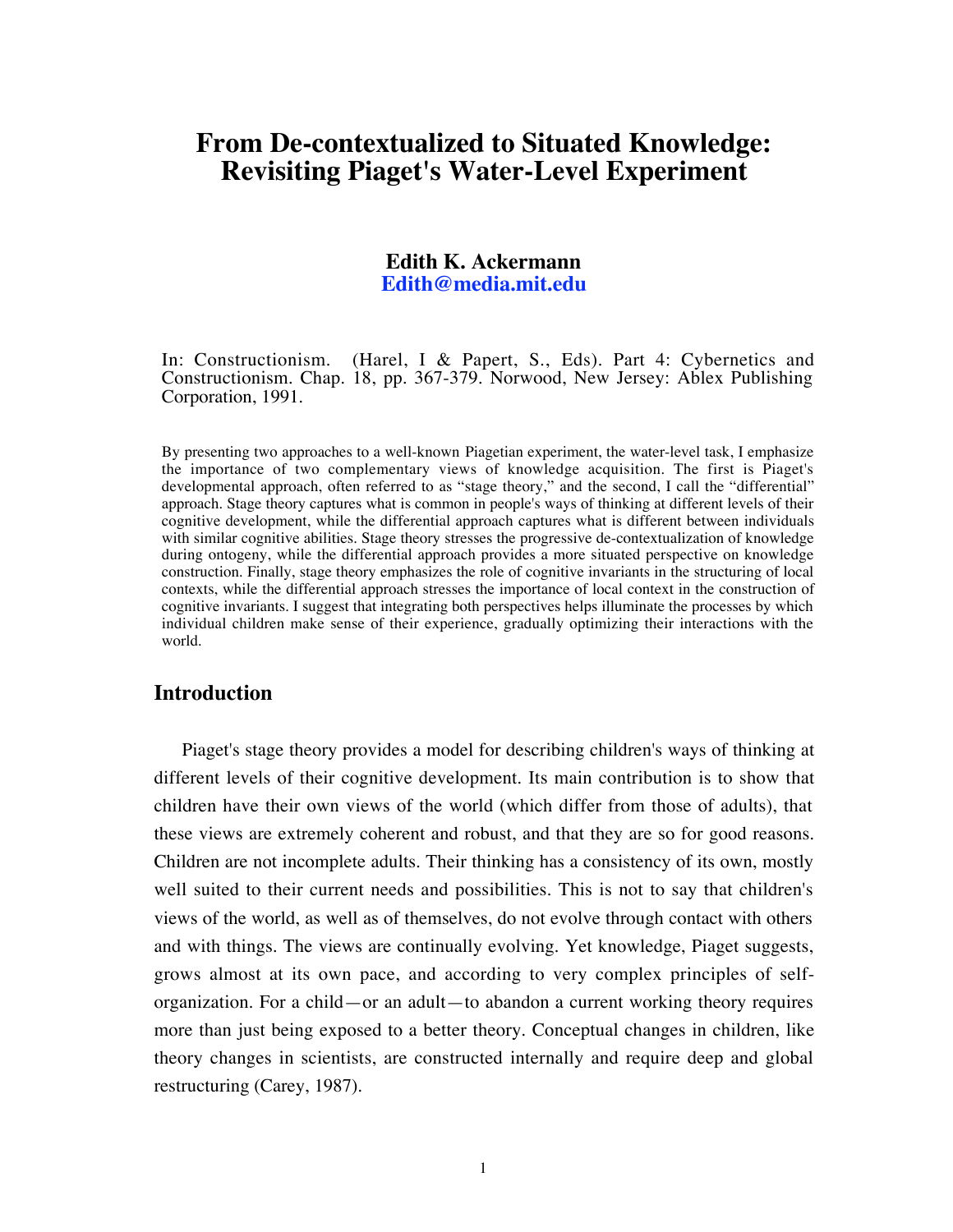What stage theory provides is a fixed sequence of progressive differentiations and re-integrations that, in Piaget's view, are needed in order to overcome current limitations and reach deeper levels of understanding. The limitation of stage theory is however that it almost completely overlooks the constructive role of specific contexts and media, as well as the importance of individual preferences or styles in knowledge acquisition. While capturing what is common in children's thinking at a given developmental stage, and describing how this commonality evolves over time, stage theory tends to ignore singularities.

Situated knowledge—or knowledge *in situ*—is best captured by what I call the "differential" approach.<sup>1</sup> Because of its focus on differences rather than commonalities, the differential approach provides a framework for studying how ideas get formed and transformed when expressed through different media, when actualized in particular contexts, when worked out by individual minds. In recent years, an increasing number of psychologists and cognitive scientists have come to the view that knowledge is essentially "situated" and thus should not be detached from the situations in which it is constructed and actualized (e.g. Brown J.B & Collins, (1989), Rogoff & Lave, (1984), Schoen, (1983)). To use Schoen's words, learners are "reflective practitioners" who think and act *in situ*, no matter how sophisticated their thinking. This growing interest in the idea of situated knowledge, or knowledge as it lives and grows in context, is leading many researchers to look at singularities in people's ways of thinking, to analyze individual and group interactions with, and descriptions of, specific situations, and to study how these interactions and descriptions evolve over long periods of time.

Consistent with this approach, Papert and others have shifted our attention from the study of general stages of development to the study of individual or culturally related learning styles. In accordance with many women scholars (e.g. Gilligan, (1987), Fox Keller, (1985), Turkle, (1984)), they question the prevalent view among developmentalists (e.g. Piaget, Kohlberg) that formal thinking is necessarily the most mature form of intellectual development. They show that formal thinking is by no means the most powerful tool for everyone, and not necessarily the most appropriate in all situations. Different individuals may develop different ways of thinking in given situations and nonetheless remain excellent at what they do. Such an emphasis on the richness and diversity of learning paths challenges the normative view of cognitive growth as a universal increment toward some specific form of hypothetico-deductive thinking! In her book on Barbara McClintock, *A Feeling for the Organism*, Evelyn Fox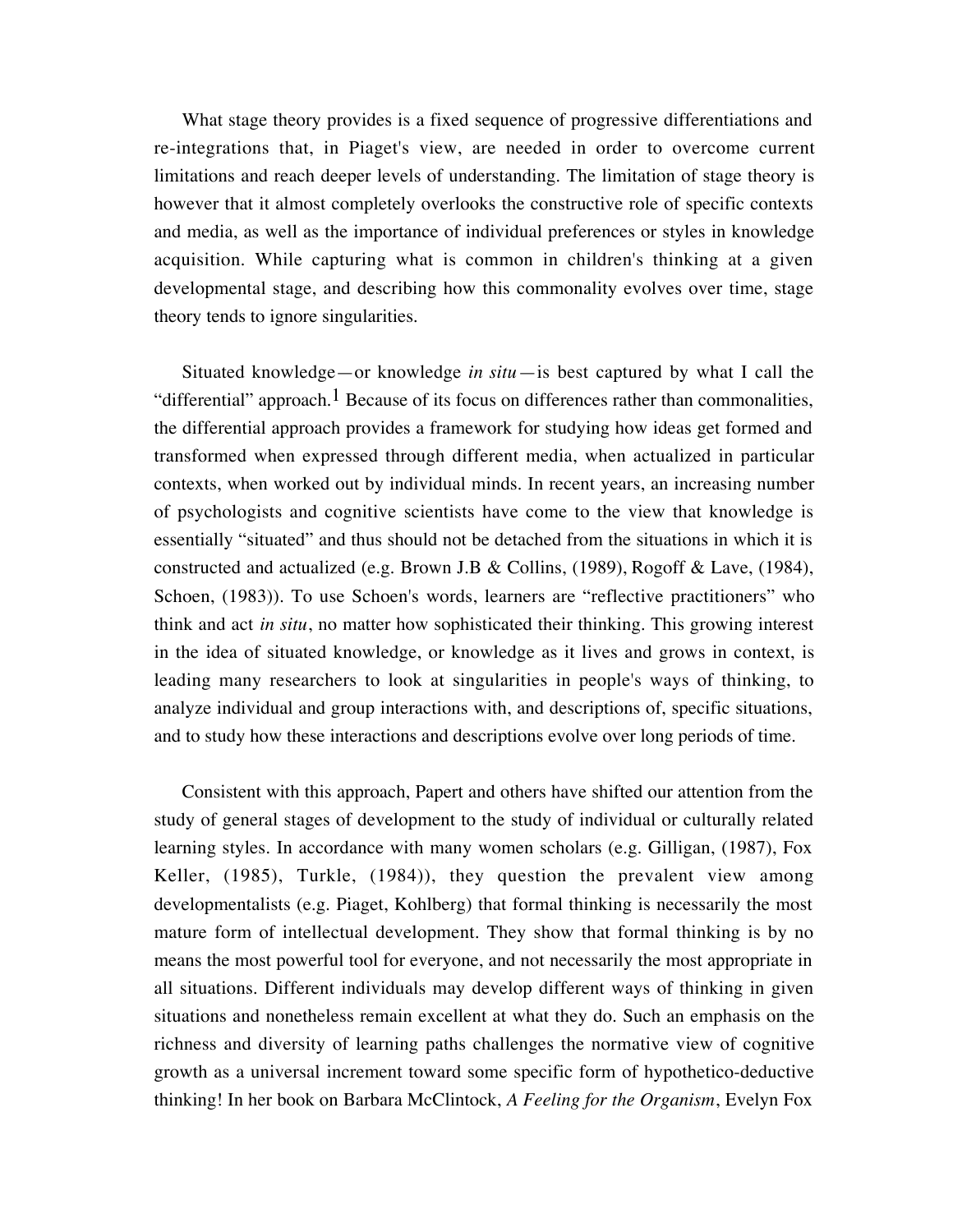Keller shows that even "hard" science can be practiced the "soft" way, and that a rigorous scientific approach should not be equated with removal from specific contexts through purely abstract and analytical thinking (Fox Keller, 1985). In a similar way, Carol Gilligan's study of girls' attitudes toward moral dilemmas offers a strong alternative to Kohlberg's normative model of moral development (Gilligan, 1987). For all of these authors, formal thinking is far less crucial for reaching deep understanding than is normally assumed by scientists and educators. Such a claim has important implications in the fields of cognitive research and education.

My purpose in this paper is to incorporate such views in guiding the reader through a specific experiment, the water-level task, initially designed by Piaget and Inhelder to study children's construction of the horizontal/vertical coordinate system (Piaget, Inhelder, 1967). This system is, in the authors' view, the most stable and external reference frame used to describe objects and movements in space. Many years ago, I replicated this experiment from a differentialist's perspective, which I contrasted with Piaget's stage analysis (Ackermann, 1981; Ackermann, 1985). My current aim is to make explicit the epistemological assumptions underlying Piaget's stage theory, and to show that a situated approach can enrich the developmentalist's perspective. I describe how different children manage to organize and make sense of various situations presented to them, and I pay attention to the contexts that trigger, or hinder, their understanding. I also hope to illustrate the importance of variations, or as Piagetians say, of *décalages* (discrepancies) in the construction of cognitive coherence. Thus, my approach represents a synthesis of what I view as most valuable in the stage and differential perspectives.

#### **Piaget and Papert: Similar Goals, Different Approaches**

My description of the microworld of the water-level experiment will be enriched by a further characterization of the developmental and situated approaches to knowledge acquisition. Piaget and Papert each represent a strong view in the debate between decontextualized and situated theories of knowledge acquisition. At the same time, they share enough common background for a comparison to be meaningful.<sup>2</sup>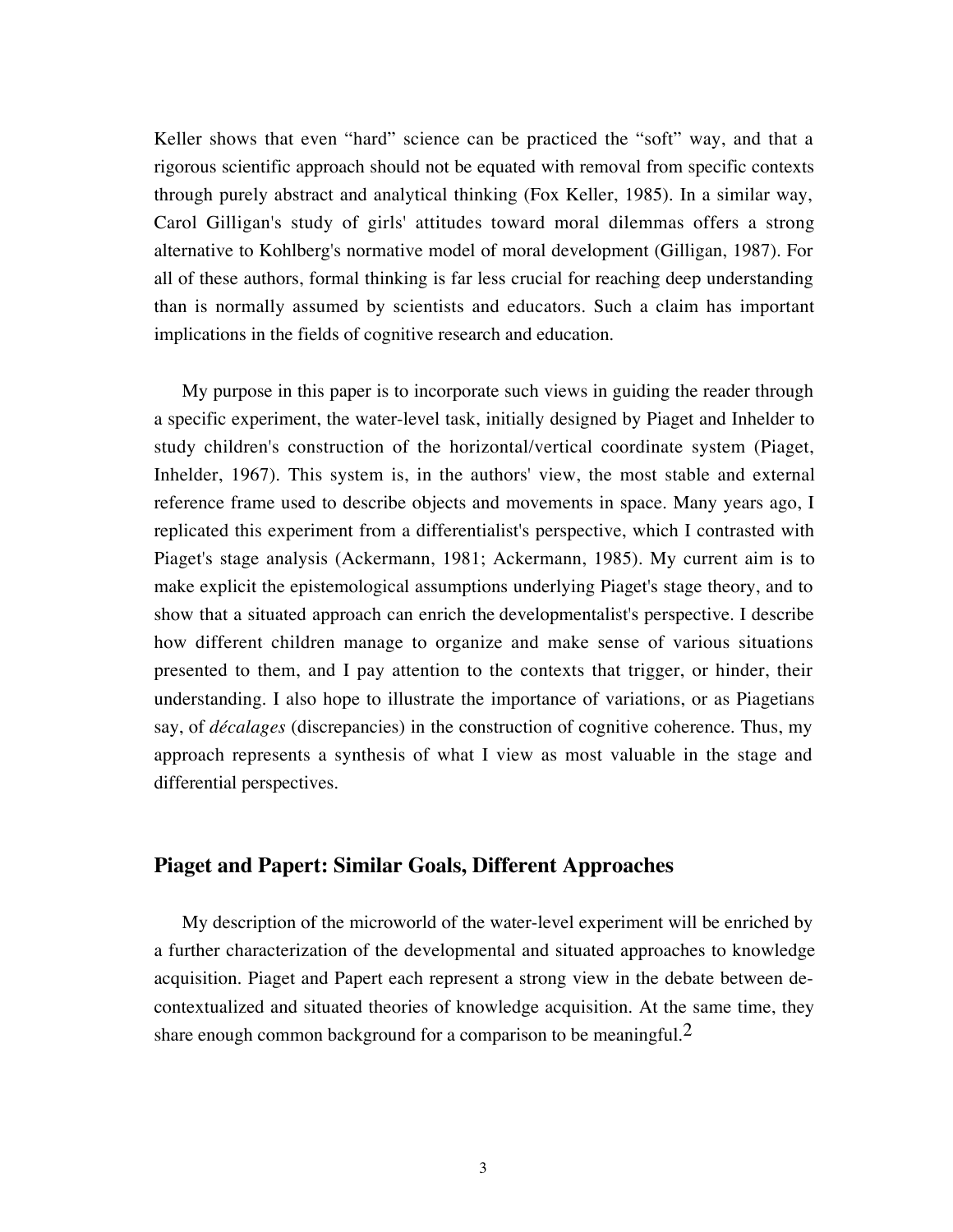Piaget and Papert are both **constructivists** in that they view children as the builders of their own cognitive tools as well as of their external realities. For them, knowledge and the world are both constructed and constantly reconstructed through personal experience. Each gains existence and form through the construction of the other. Knowledge is not merely a commodity to be transmitted, encoded, and retained, but a personal experience to be actively constructed. Similarly, the world is not just sitting out there waiting to be to be uncovered, but gets progressively shaped and transformed through the child's, or the scientist's, personal experience.

Piaget and Papert are also both **developmentalists** in that they share an incremental view of children's cognitive development. The common objective is to describe the processes by which children come to outgrow their current views of the world and to construct deeper understandings about themselves and their environment. In their empirical investigations, both Piaget and Papert try to analyze the conditions under which learners are likely to maintain or change their theories of a given phenomenon through interacting with it during a significant period of time. Despite these important convergences, the approaches of the two researchers nonetheless differ. Understanding these differences requires a clarification of what each thinker means by intelligence, and of how he chooses to study it.

Both Piaget and Papert define intelligence as *adaptation*, or the ability to maintain a balance between stability and change, closure and openness, continuity and diversity, or, in Piaget's words, between assimilation and accommodation. And both see psychological theories as attempts to model how people handle such difficult balances. The main difference is that Piaget's interest was mainly in the construction of internal stability (*la conservation et la reorganisation des acquis*), whereas Papert is more interested in the dynamics of change (*la decouverte de nouveaute*). Allow me to elaborate.

Piaget's stage theory relates how children become progressively detached from the world of concrete objects and local contingencies, gradually becoming able to mentally manipulate symbolic objects within a realm of hypothetical worlds. He studied children's increasing ability to extract rules from empirical regularities and to build cognitive invariants from variations in the environment. He emphasized the importance of rules and invariants as means of interpreting and organizing the world, and he presented abstract and formal thinking as the most powerful way to handle complex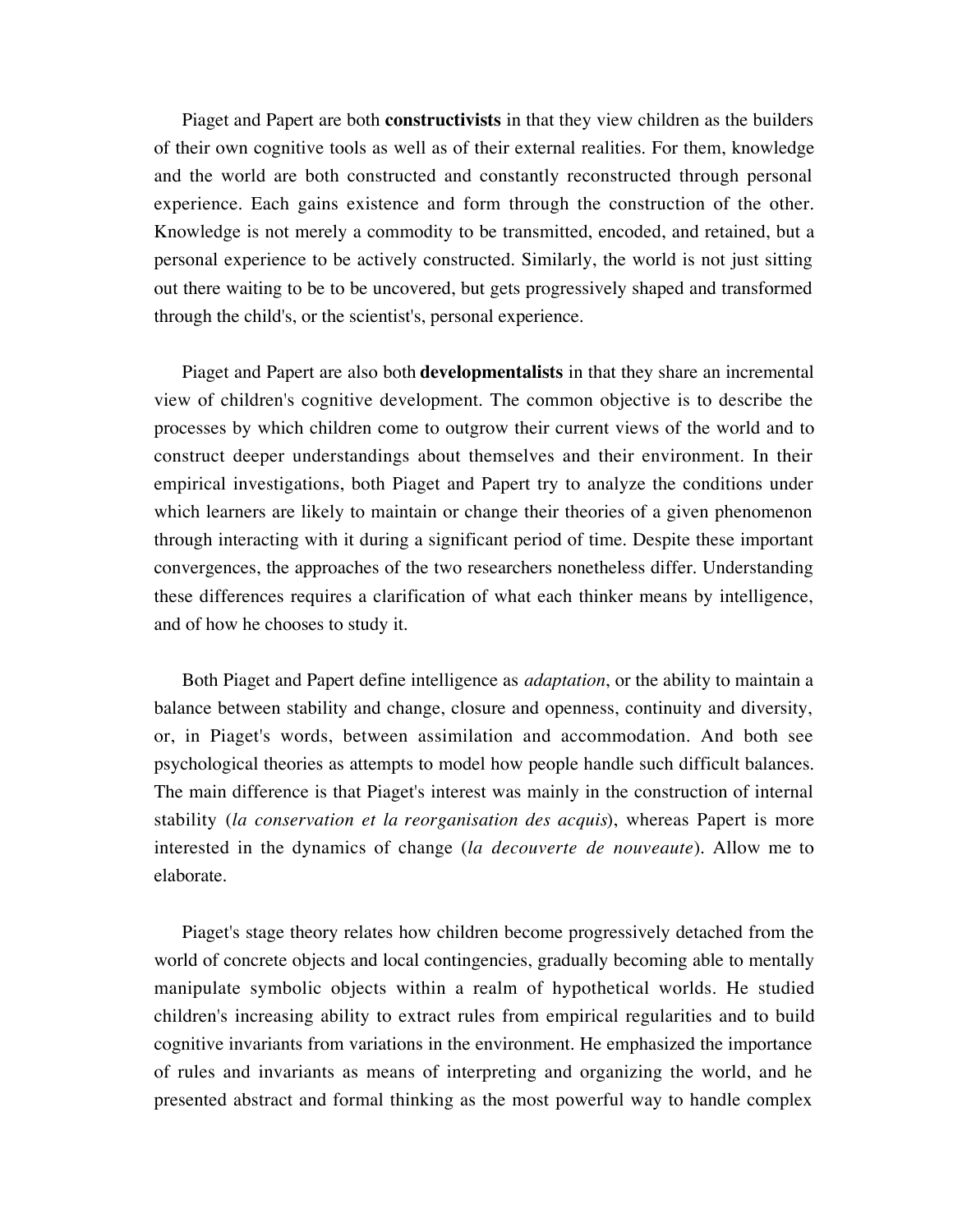environments. One could say that Piaget's interest was in the assimilation pole as his theory emphasizes all those things needed to maintain the internal structure and organization of the cognitive system. And what Piaget describes particularly well is precisely this internal structure and organization of knowledge at different levels of development.

Papert's emphasis lies almost at the opposite pole. His main contribution is to remind us that intelligence should be defined and studied *in-situ*; alas, that being intelligent means being situated, connected, and sensitive to variations in the environment. In contrast to Piaget, Papert draws our attention to the fact that "diving into" situations rather than looking at them from a distance, that connectedness rather than separation, are powerful means of gaining understanding. *Becoming one with the phenomenon under study* is, in his view, a key to learning.

Papert's research focuses on how knowledge is formed and transformed within specific contexts, shaped and expressed through different media, and processed in different people's minds. While Piaget liked to describe the genesis of internal mental stability in terms of successive plateaus of equilibrium, Papert is interested in the dynamics of change. He stresses the fragility of thought during transitional periods. He is concerned with how different people think once their convictions break down, once alternative views sink in, once adjusting, stretching, and expanding their current view of the world becomes necessary. Papert always points toward this fragility, contextuality, and flexibility of knowledge under construction.

The type of "children" that Piaget and Papert depict in their theories are very different and much in tune with the researchers' personal styles and scientific interests. Piaget's "child," often referred to as an epistemic subject, is a representative of the most common way of thinking at a given level of development. And the "common way of thinking" that Piaget captures in his descriptions is that of a young scientist whose purpose is to impose stability and order over an ever-changing physical world. I like to think of Piaget's child as a young Robinson Crusoe in the conquest of an unpopulated yet naturally rich island. Robinson's conquest is solitary yet extremely exciting since the explorer himself is an inner-driven, very curious, and independent character. The ultimate goal of his adventure is not the exploration as such, but the joy of stepping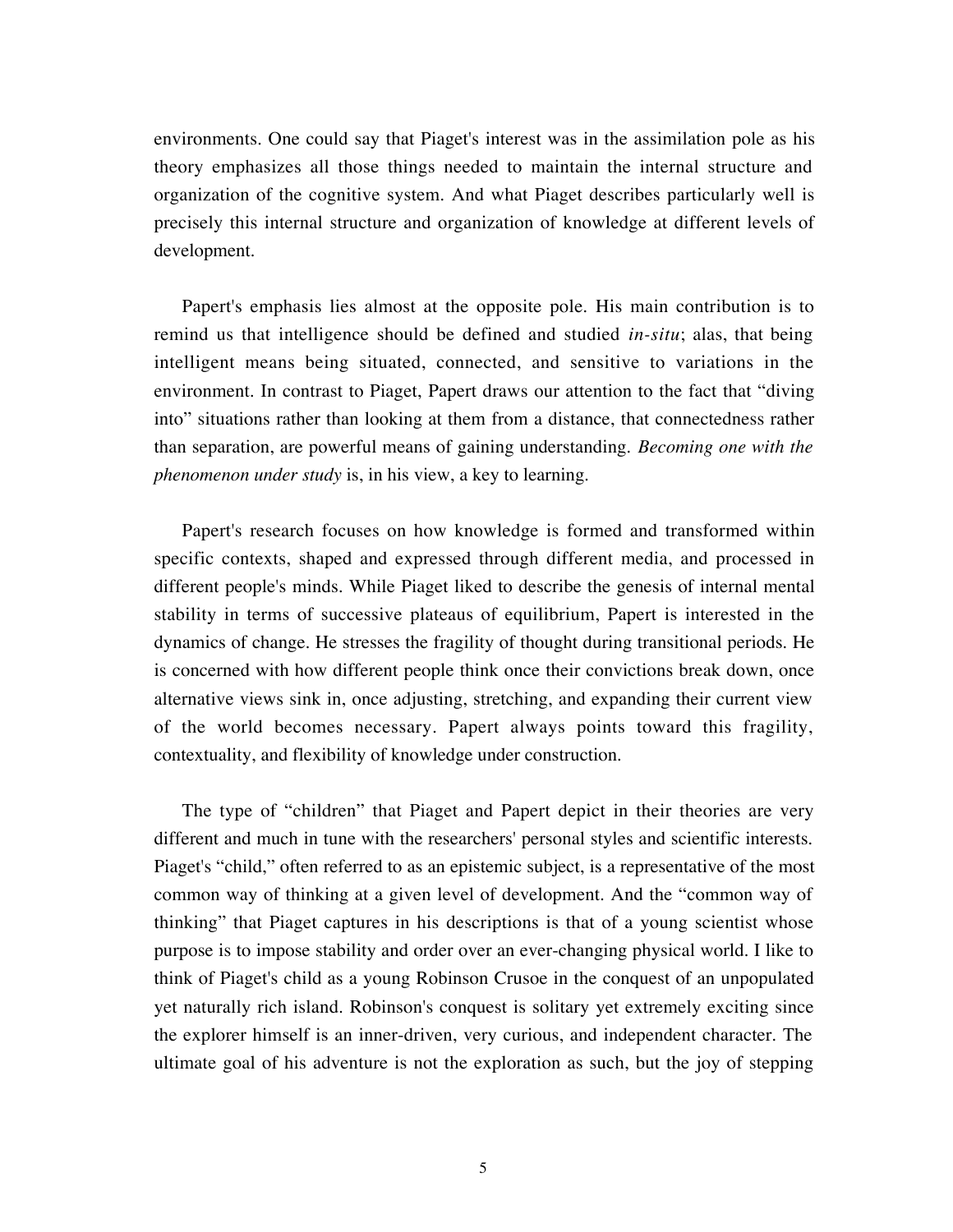back and being able to build maps and other useful tools in order to better master and control the territory under exploration.

Papert's "child," on the other hand, is more relational and likes to get in tune with others and with situations. S/he resembles what Sherry Turkle describes as a "soft" master (Turkle, 1984). Like Piaget's Robinson, s/he enjoys discovering novelties, yet unlike him, s/he likes to remain in touch with situations (people and things) for the very sake of feeling at one with them.<sup>3</sup> Like Robinson, s/he learns from personal experience rather than from being told. Unlike him, s/he enjoys gaining understanding from singular cases, rather than extracting and applying general rules. S/he likes to be engaged in situations and not step back from them. S/he might be better at pointing at what s/he understands while still in context, than at telling what s/he experienced in retrospect. S/he is what Schoen calls a "reflective practitioner."

My own perspective is an integration of the above views. Along with Piaget I view separateness through progressive de-centration as a necessary step toward reaching deeper understanding. I see constructing invariants as the flipside of generating variation. Distancing oneself from a situation does not necessarily entail disengaging, but may constitute a necessary step toward relating even more intimately and sensitively to people and things. In any situation, it would seem, there are moments when we need to project part of our experience outwards, to detach from it, to encapsulate it, and then reengage with it. This view of separateness can be seen as a provisory means of gaining closer relatedness and understanding. It does not preclude the value of being embedded in one's own experience. I share Papert's idea that diving into unknown situations, at the cost of experiencing a momentary sense of loss, is a crucial part of learning. Only when a learner has actually traveled through a world, by adopting different perspectives, or putting on different "glasses," can a dialogue begin between local and initially incompatible experiences.

My claim is that both "diving in" and "stepping back" are equally important in getting such a cognitive dance going. How could people learn from their experience as long as they are totally immersed in it. There comes a time when one needs to translate the experience into a description or a model. Once built, the model gains a life of its own, and can be addressed as if it were "not me." From then on, a new cycle can begin, because as soon as the dialog gets started (between me and my artifact), the stage is set for new and deeper connectedness and understanding.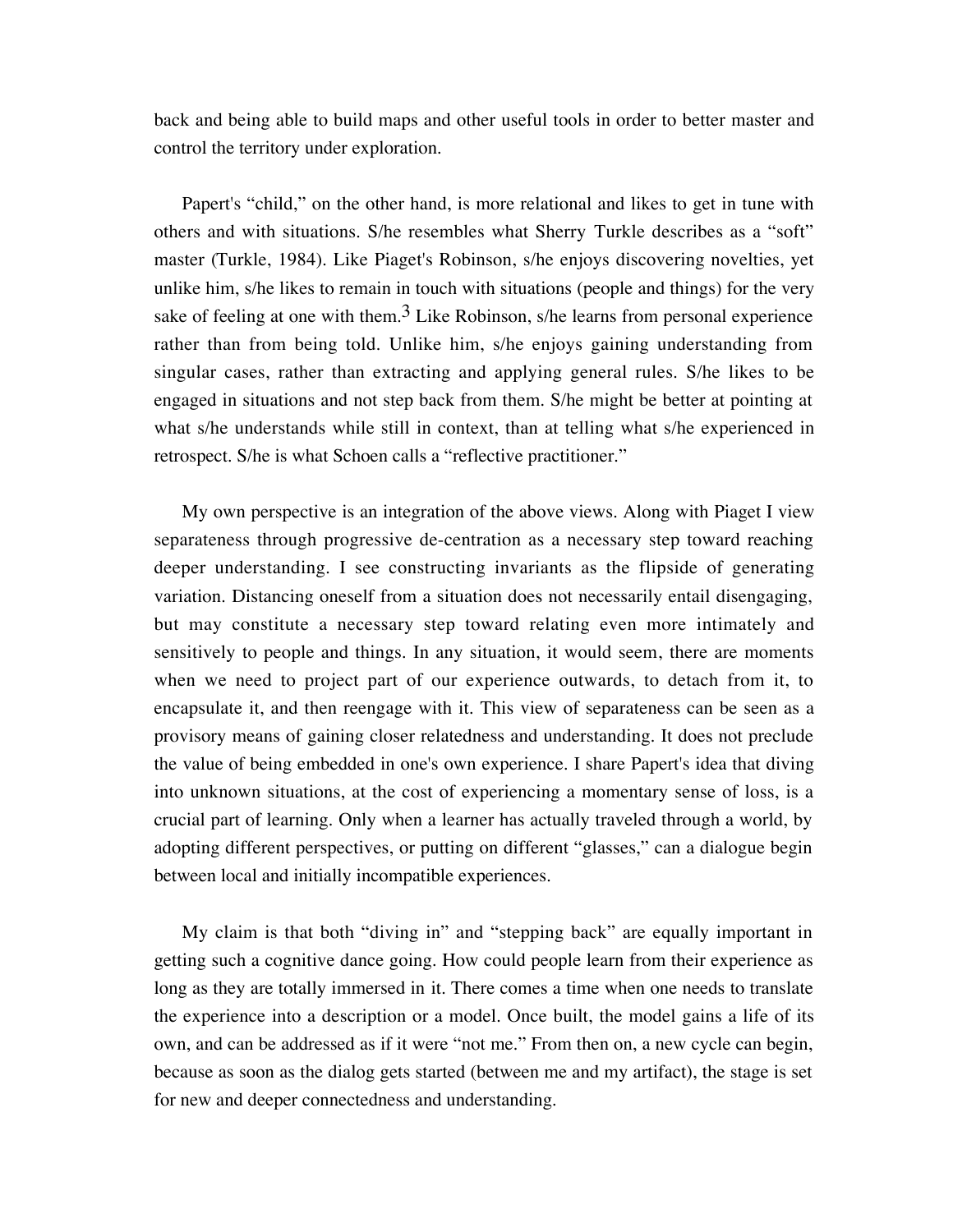In his book, *The Evolving Self*, Kegan beautifully develops the view, that becoming embedded and emerging from embedded-ness are both essential to reaching deeper undertandings of oneself and others. To Kegan, human development is a lifelong attempt on the part of the subject to resolve the tension between getting embedded and emerging from embedded-ness (Kegan, 1982). In a similar way, I think of cognitive growth as a lifelong attempt on the part of the subject to form and constantly reform some kind of balance between closeness and separation, openness and closure, mobility and stability, change and invariance.

The water-level experiment, which is described below, offers a rich setting for describing how different children, at different ages and in different situations, handle this subtle balance. The questions I attempt to illuminate include: How do children come to progressively impose order upon the extremely labile world(s) that we present to them? What kinds of reference frames do they select in order to give meaning to each situation? Are these reference frames local and changing, or global and invariant? Under which conditions are children likely to hold on to some current idea, or rather, to let go of it? How do they come to understand that the orientation of the surface of liquid at rest remains the same, or invariant, regardless of the orientation of its container?

## **The Water-Level Experiment: A Microworld for Studying Construction of Spatial Invariants**

My discussion is based on studies involving Piaget's well-known water-level experiment, which I conducted several years ago from two different perspectives.

The experimental setting was the following: Forty-one children from age 4 to 10 were shown a cylindrical bottle partially filled with liquid. The bottle was quickly turned around, and covered with a cloth to hide the water level. We asked the children to anticipate the orientation of the water-level when the container was presented in different static orientations. In the classical experiment, children were asked to express what they anticipated by means of drawings. They drew the position of the surface for all positions (as shown in Figure 1). Only if the drawings did not provide enough information, were they also asked to *show* the level on the bottle (covered) with their finger, or to *verbally describe* the orientation of the surface.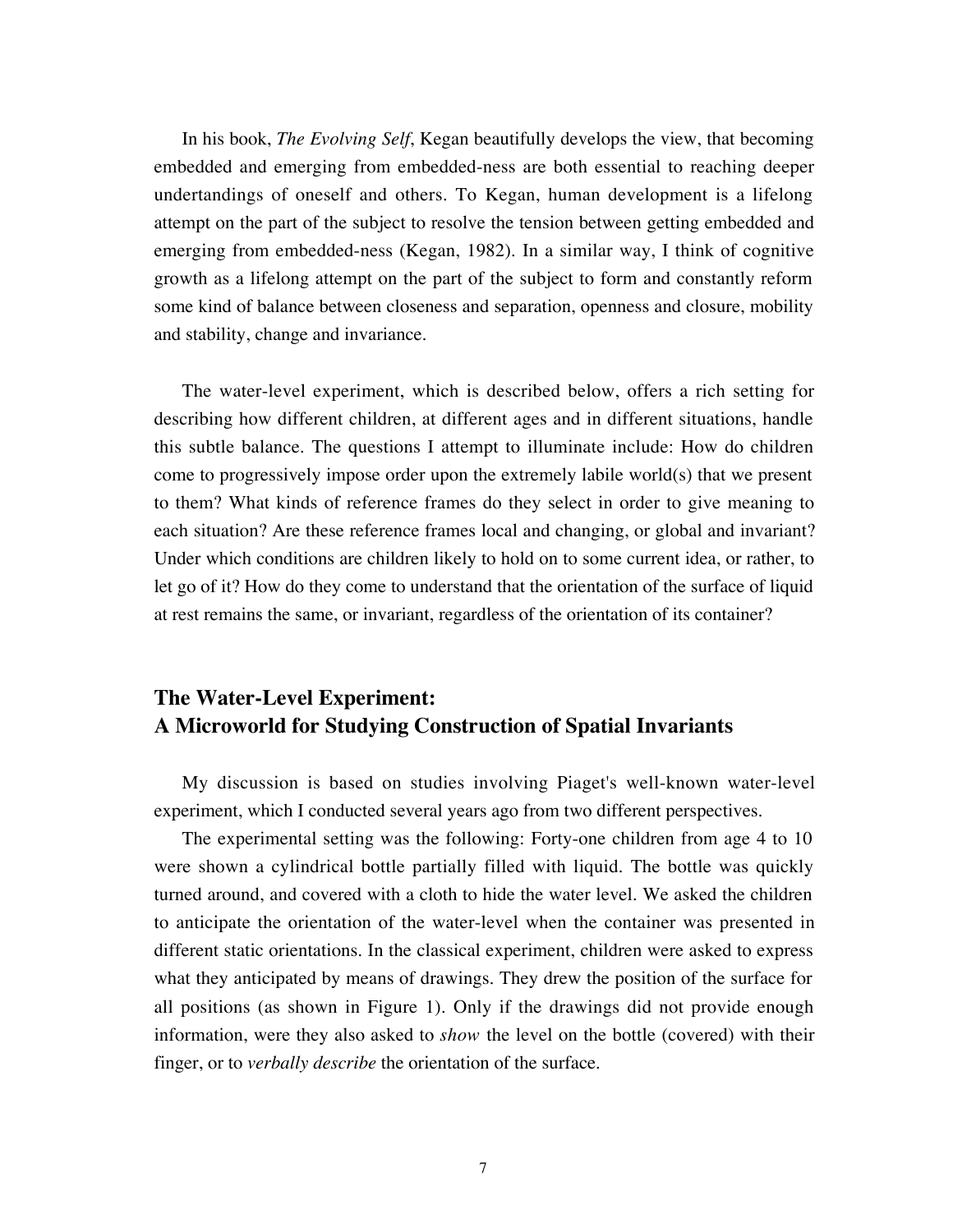

| $\sigma$ life |  |
|---------------|--|
|               |  |

This experimental setting is obviously restricted. It is a contrived task, presented to children under very controlled conditions and over short periods of time (three sessions of half an hour each). Despite these limitations, the water-level experiment nonetheless offers a rich environment in which to study the role of context and style in the construction of cognitive invariants, and (conversely) the role of invariants in the handling of variations. These qualities will become more obvious as I further describe the experiment.

The original experiment was designed by Piaget and Inhelder (1967) to study how children progressively build a stable and external reference frame—the coordinate system—necessary in order to describe orientations and movements in space. The water-level task was initially coupled with an experiment on children's understanding of verticality. Children were asked to anticipate the position of a plumb-line once the context was tilted, and to draw smoke stacks on slanted roofs, or straight poles on slopes. Both experiments require the construction of an invariant: horizontality in the case of the water-level task, and verticality in the case of the other experiment. In Piaget's view, the Cartesian coordinate system as modeled by mathematicians is nothing but an elaborate version of the most stable and reliable reference frame spontaneously constructed by adults to situate objects and movements in space.

The water-level task can be described as a conservation experiment in which the constructed invariance is the permanent position of the water level independent of the position of the container. An interesting feature of the water-level task is that, for each position of the jar, children need to define the orientation of the water level in relation to other objects. Without the use of external and stationary objects of reference, the horizontality of the water level—which might well remain invariant for all positions of the container—can simply not be identified. The children need to fix some objects in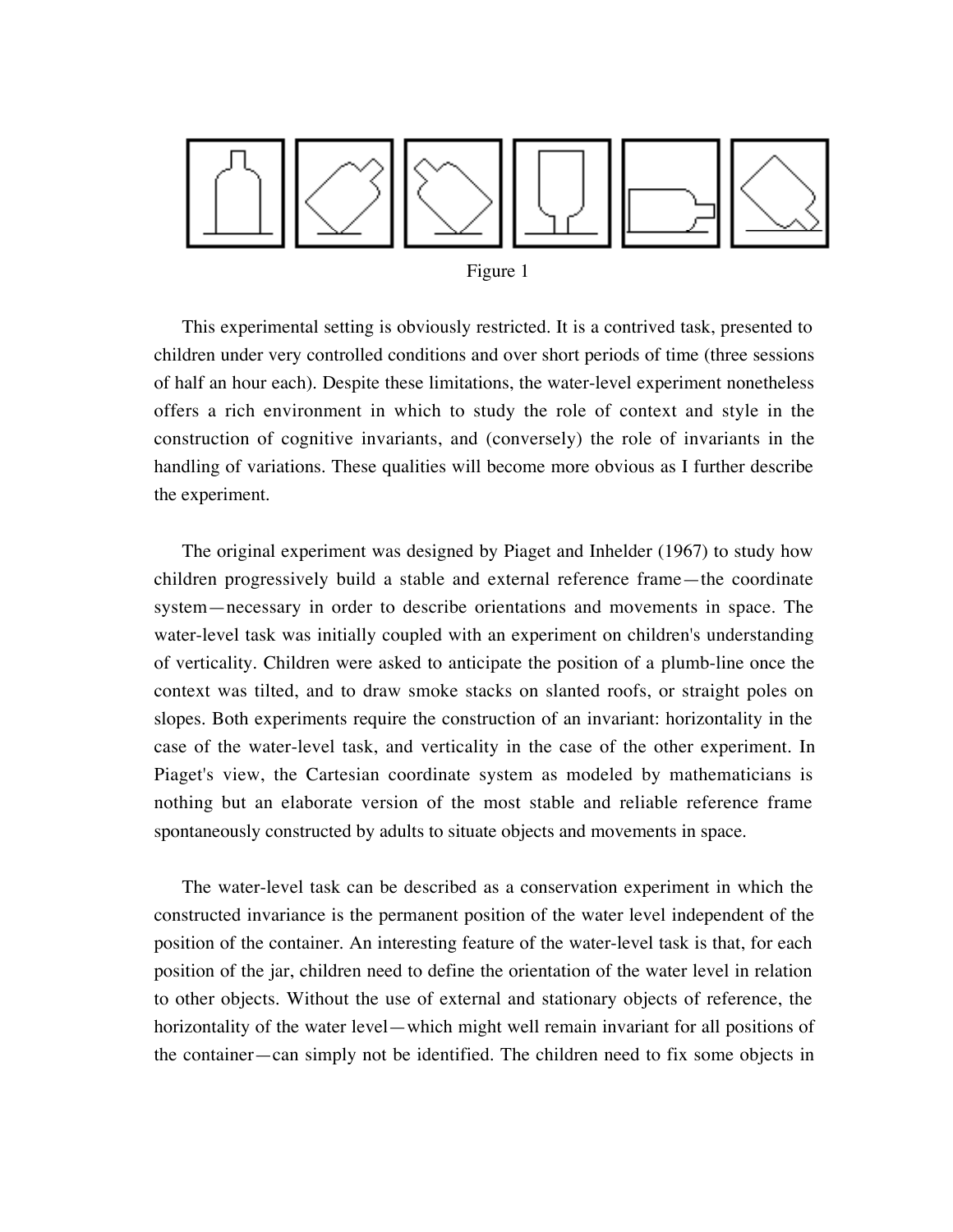order to give meaning to others. They need to select, among all potential landmarks within a given situation, the ones that will serve as referent objects.

Note that the questions addressed to children involve static rather than dynamic properties of liquids: What they need to evaluate is the orientation of the surface of liquid at rest in immobile containers. This does not imply that the dynamic properties of liquids can be ignored. Would it ever be possible to anticipate the placement of water at rest, without knowing anything about the displacement of liquids in motion? Piaget has shown, and my experiment largely confirmed, that children as young as four actually know quite a bit about static and dynamic properties of water. In a conversation prior to the experiment, I asked the 41 children (from 5,4 to 10,8) to tell me how they think water "behaves" in familiar contexts such as lakes, rivers, bath tubs, water dropping into sinks, and so forth. It was generally obvious to them that water is "uncatchy" (or slippery), while moving water "always goes down" ("falls"), once at rest, it tends to "put itself flat" ("on its belly" or "lying down"). Children agreed that water "can't stick on a ceiling " or "stay on a slope," that "rivers can't possibly stop flowing" because their course is necessarily downwards. Water "has to go down." It "always goes as far down as it can."

To conclude, all the children knew perfectly well that water flows downward, and that it necessarily stays flat once at rest. This necessity is itself an invariant, expressed by words such as "always," "it has to go down," "it cannot stay on the slope."

If all children do so well, the question then becomes: Why is it that the same children have such difficulties in identifying the orientation of the water level in the context of the water-level experiment? What is it that makes the experimental setting different and harder?

Piaget suggests that in order to make use of their physical knowledge in the context of the experiment, children need to possess another kind of knowledge that he called "geometrical." The function of geometrical knowledge is to specify a given orientation in relation to a larger context. In our preliminary interviews we saw that within the frame of reference of their everyday experience, children can easily relate "down" to "the floor," "up" to "the sky," and "flat" as being "parallel to the floor." Yet the waterlevel experiment introduces an additional difficulty, similar to that found in Witkin's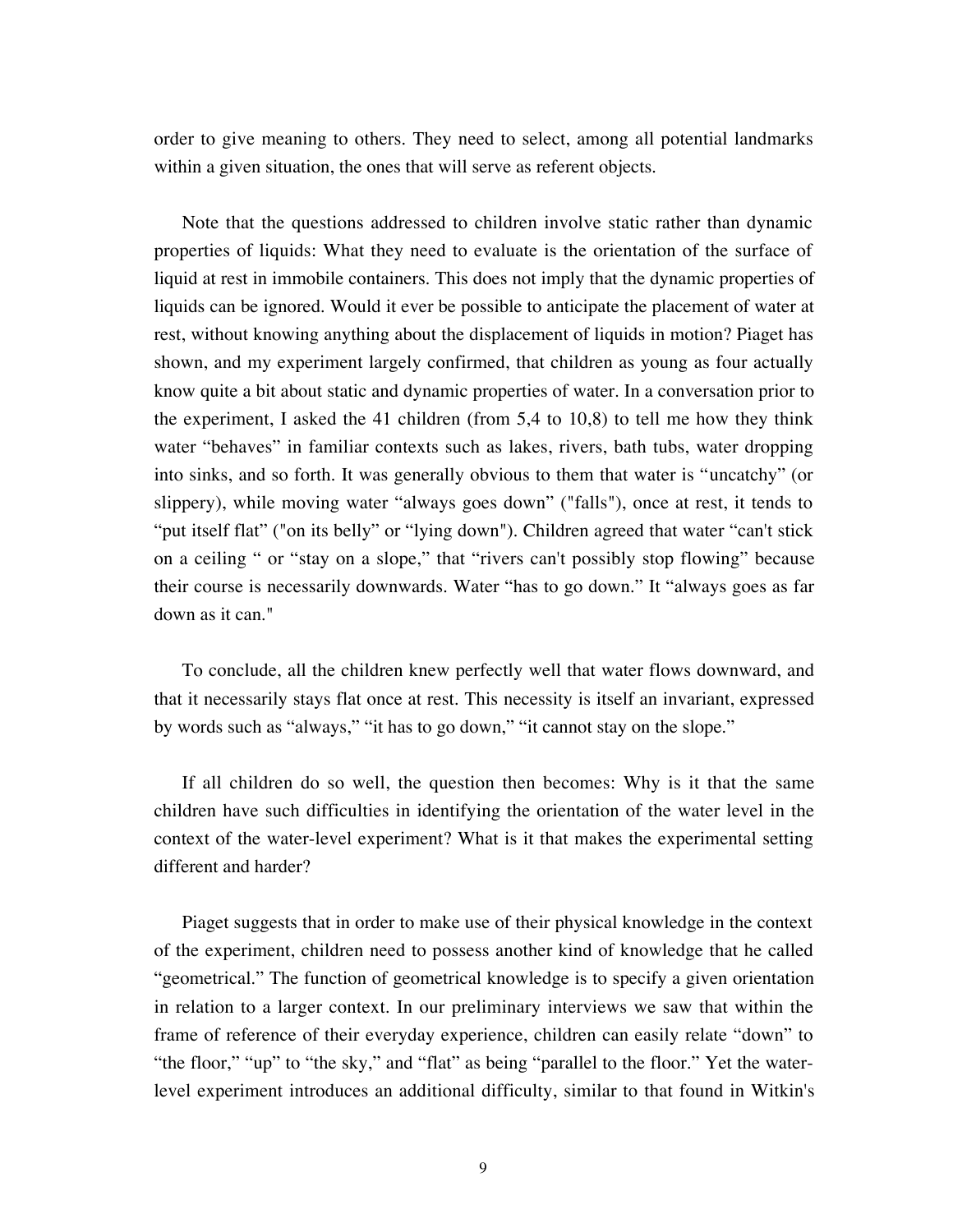rod-and-frame experiment (Witkin& Goodenough, 1981): tilting the bottle is almost like tilting the world, and as a result, all familiar referents disappear and need to be reconstructed.

For each position of the bottle, the child needs to describe water levels in relation to its container (the bottle), and the container in relation to an even larger context (the table, the walls, etc). Under such circumstances, it becomes hard to just "apply" the otherwise known properties of water at rest. One no longer knows in relation to what referent these properties should be described.

## **Two Approaches to the Same Experiment: Stage Theory and a Differential Approach**

The water-level task is a good setting in which to study the construction of a reference frame as a means of orienting objects in space. From a stage-theorist's perspective, the main assumption of such a study is that the choice of referent-objects will homogeneously enlarge throughout ontogeny. As Piaget states, the referent-objects will first be limited in character and then they will gradually become more extensive and abstract. Children will progressively purge and clarify space, emptying it from its objects in order to organize the container itself [the horizontal-vertical coordinate system] (Piaget & Inhelder, 1967).

My own assumption was different. I thought that, unlike mathematicians, children might never totally purge the space into the XYZ coordinate system. Or they might do so in certain areas of their activities but not necessarily in others. I thought that the choice of reference-objects would surely change with age, but also according to each context (the shape and orientation of the bottle) and to the particular medium used to describe the orientation (drawing, showing, or telling). I knew from other water-level studies and studies of similar tasks that different people—children as well as adults—tend to consistently choose different kinds of reference-objects depending on their style (Olson, 1970). Like Witkin's rod-and-frame task, the water-level task seems to be extremely style sensitive: "Field-dependent" people, whose tendency is to favor contextual rather than body-centered referents, seem to have a harder time perceiving the horizontality throughout contexts than their "field-independent" counterparts.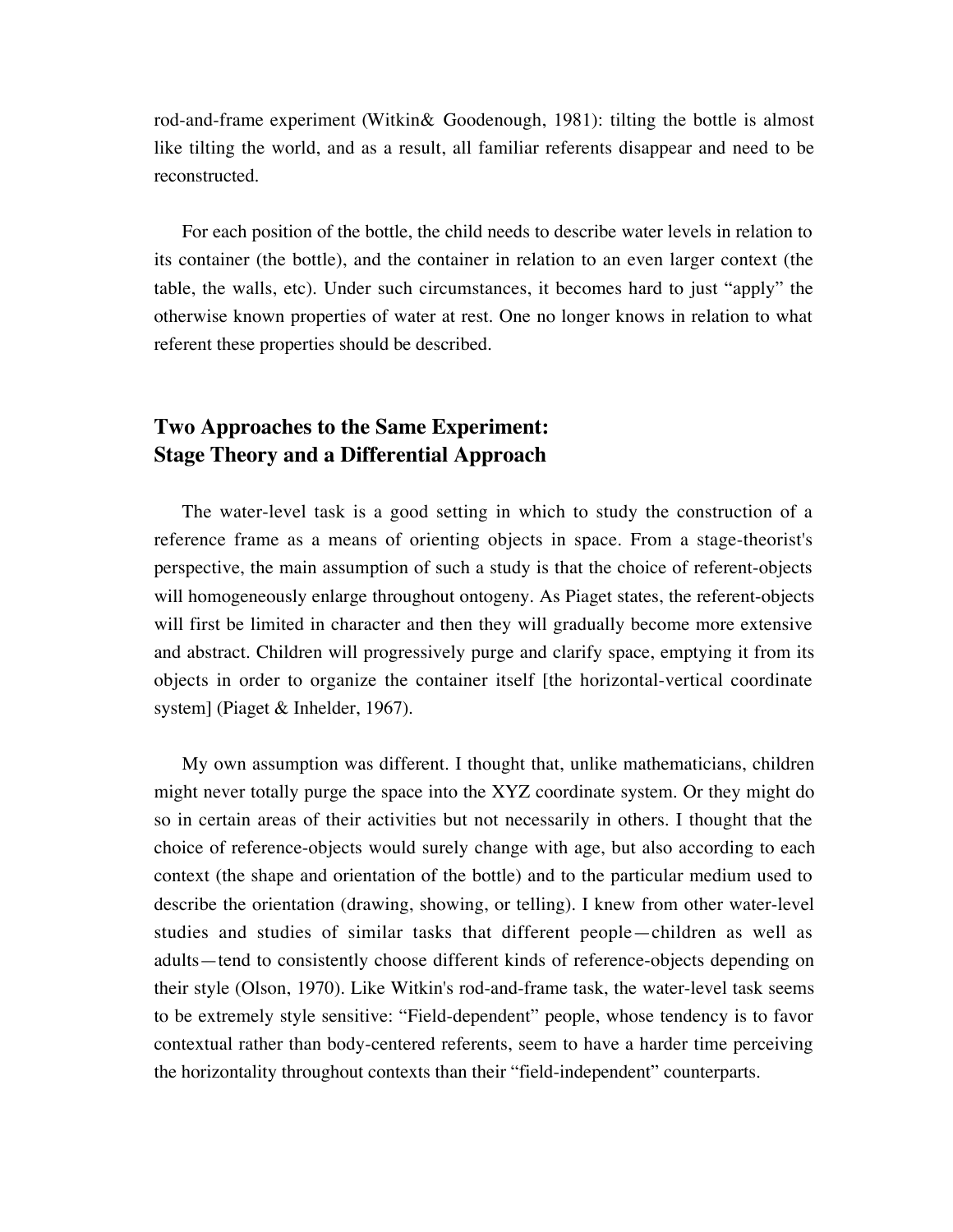Like Piaget, I used the clinical investigation as a way to access children's thinking. Yet I did so for different reasons. Piaget's main objective in varying contexts and in proposing counter-suggestions to children was to access the hidden coherence behind apparent contradictions. He saw different media, such as drawing, telling, and showing as vehicles through which the same representation of the phenomenon could be expressed. To him, working in different media was not supposed to alter children's representations, at least not deeply enough to require particular attention.

I felt, though, that different media and contexts would indeed trigger different representations, which led me systematically to ask children to first draw, then show, and ultimately tell the orientation of the water-level for all positions of the bottle. I also asked the children to choose between different drawings done by others (see Figure 2) to see whether they could recognize correct representations before being able to actually generate them.





In other words, I considered each modality as a context in and by itself, and my objective was to better understand: 1. what children wanted to show through their drawings, pointing, and telling; 2. what children thought their drawings, gestures, and words, once achieved, actually showed; 3. which situations helped children to generate, and/or to recognize the horizontality of the water-level; and 4. what was needed to discover the permanence of the water level across contexts.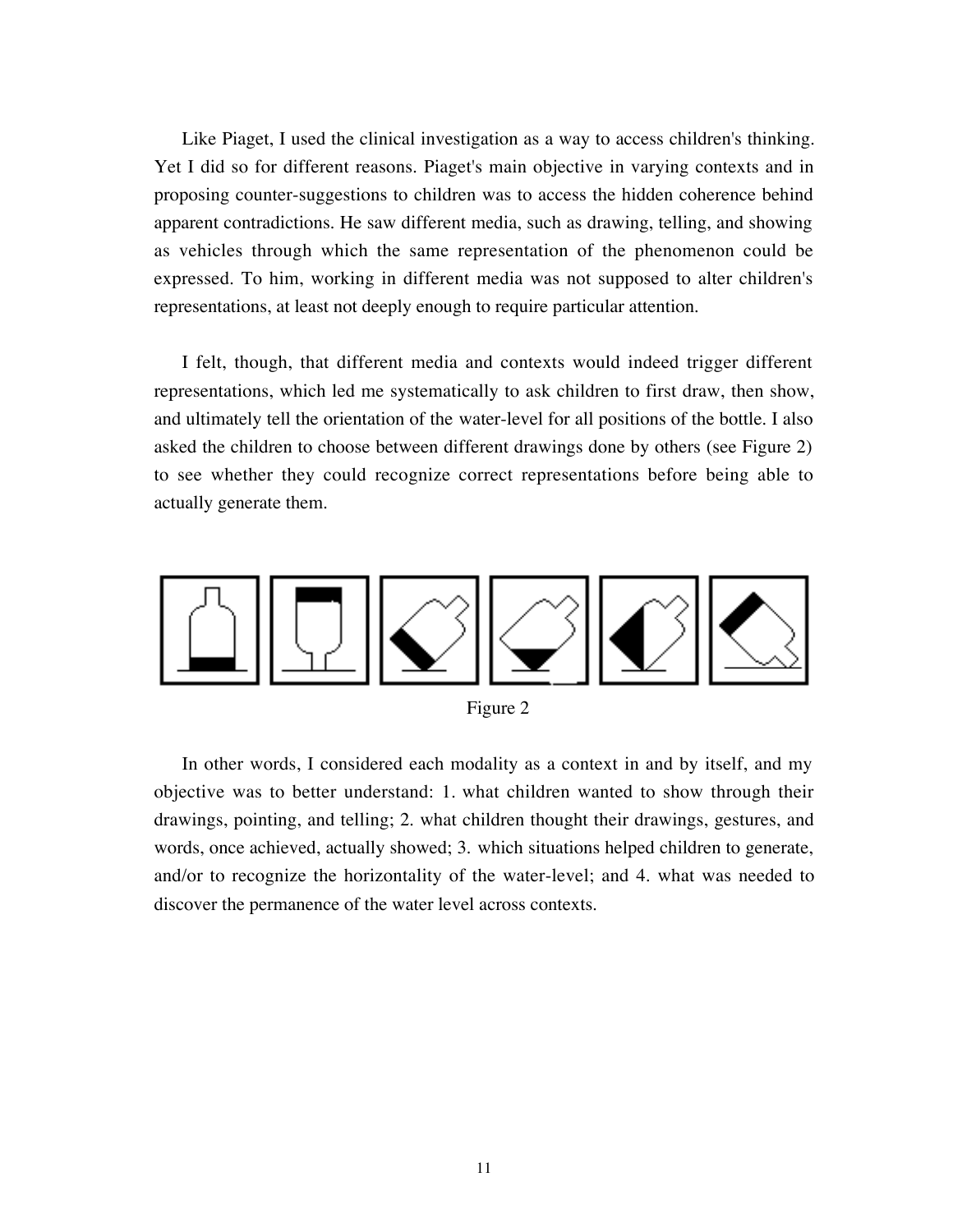### **Presentation of Results: Piaget's Classical Experiment**

In the original experiment, Piaget and Inhelder grouped children's responses into three main stages, including various substages. The description of these stages reflects Piaget's strongly held orientation towards coherence. I hope to show that these descriptions of children's intermediary stages (except for 1 and 3 b) desperately seek hidden coherence where coherence refuses to reveal itself, and for developmental levels where levels seem to blur.

#### **Piaget and Inhelder's description of stages**

• At stage 1, up to 4-5 years, children do not identify the water level as a plane surface. The drawings show systematic scribbles, or at best a small ball-like shape put inside the jar independently of its orientation (Figure 3). Stage 1 children respect only topological relations such as proximities and separations.



Figure 3

• At stage 2, from 4 to 6 years, children represent the water level as a straight line, and its direction is related to the boundaries of the bottle itself (Figure 4).



Figure 4

Children make no use of a stable and external frame of reference, and thus cannot conserve the horizontality throughout contexts. Stage 2 is subdivided into 2 substages.

• At substage 2a, children mostly draw the water level parallel to the base of the jar, which means that children actually conserve its orientation, but in relation to a frame of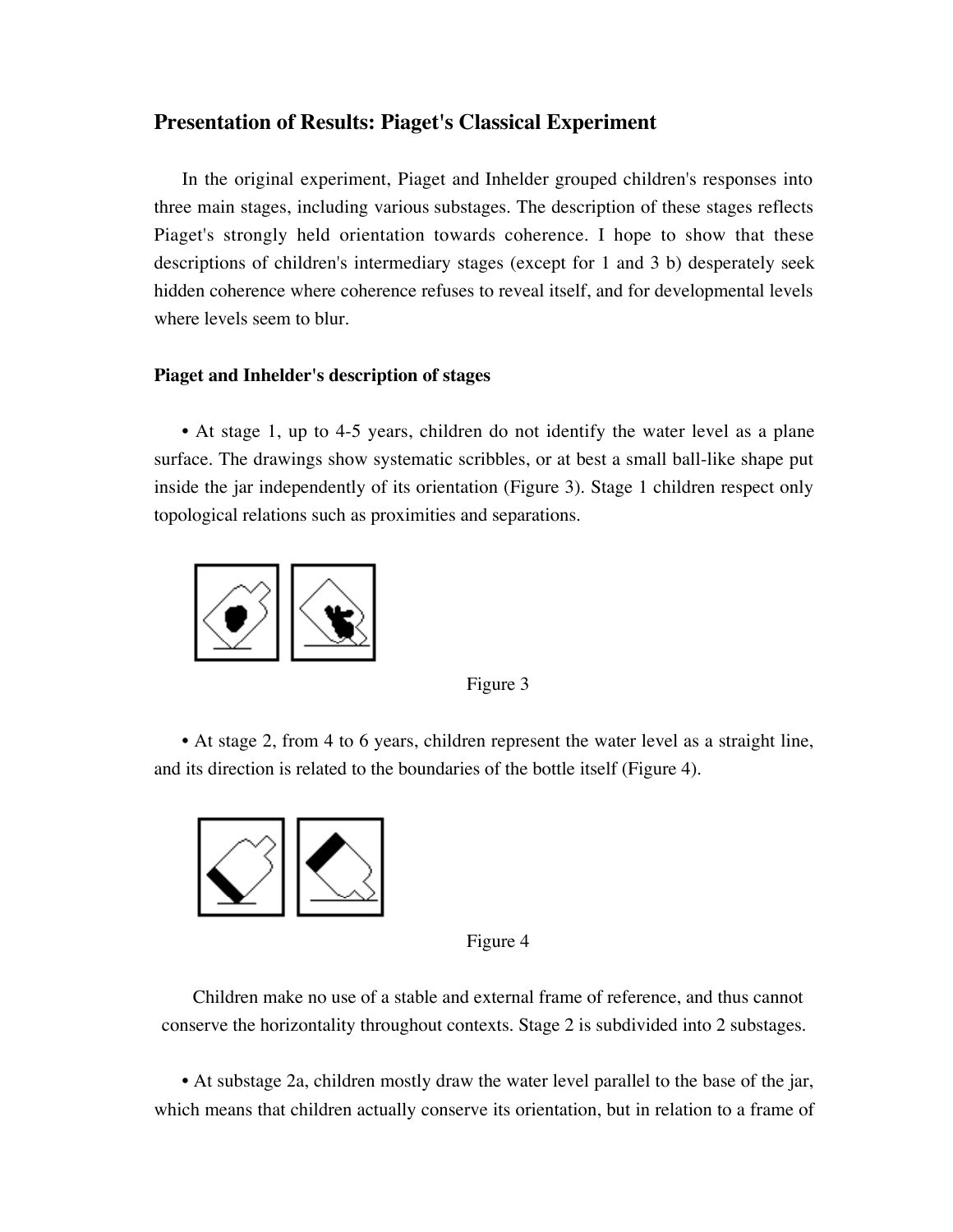reference that is itself not stationary. When the bottle is tilted, or placed upside down, the children sometimes place the parallelism near the neck.

In a few cases, they totally fill the bottle (see Figure 5).



Figure 5

Piaget interprets these filled drawings by saying that children think the water is actually expanding, increasing in volume while moving toward the neck. We shall see that such an interpretation takes drawings as too direct an expression of children's ideas.

• At substage 2b, called "intermediary types of responses," children indicate the water level correctly by placing a finger on the bottle (showing). Most of them describe the water level verbally as "moving toward the neck," or, in the case of tilted bottles "slanted in the same direction as the bottle." Yet the drawings still show the water level parallel to the base. In some cases, children draw the level parallel to the lower side of the tilted bottle (see Figure 6).



Figure 6

Piaget's overall comment on "these seemingly contradictory results" is that: Each of these children can reproduce the horizontal in certain situations and not in others, and this is because in each situation he bases his judgment on a different reference frame without realizing it...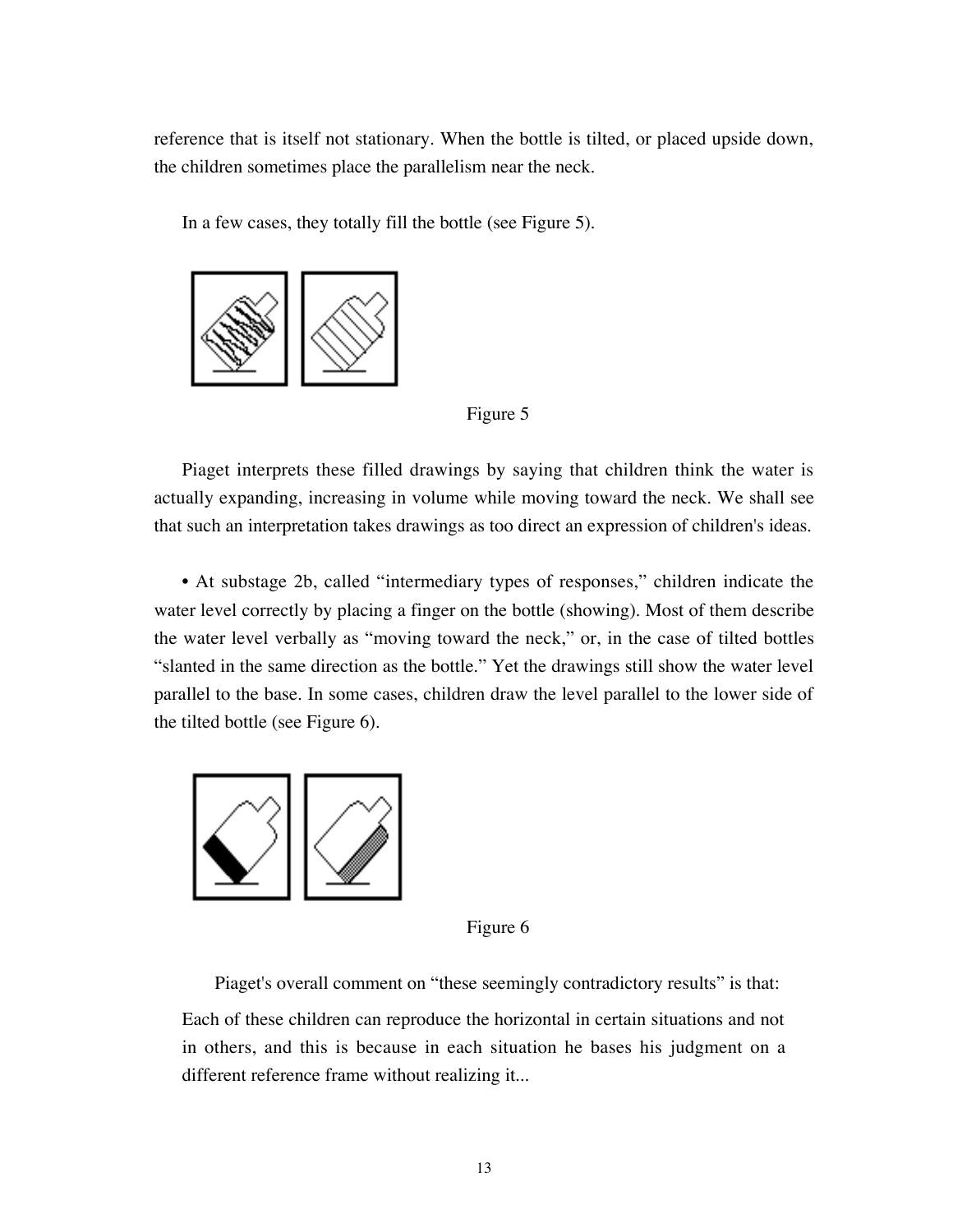It is obvious that the child's idea of the horizontal is not an operational concept, but a merely intuitive one, governed by the perceptual contexts. Piaget concludes: "Despite such superficial appearances of incoherence, the children of stage 2b have nevertheless in common the fact that they no longer imagine the water level as parallel to the base. They rather regard it as moving relative to the jar. But since they cannot relate the surface to a stable external frame of reference, they draw it in relation to the boundaries of the jar" (Piaget & Inhelder, 1967, pp. 399-400).

• Stage 3, which ranges from ages 6 to 12, is described as the stage in which the progressive discovery of horizontality occurs. Three main types of intermediary reactions may be distinguished.

• At substage 2b-3a, children discover the horizontal when the jar is lying on its side or stands straight upside down. In other words, a stable external reference frame can be found for all orthogonal positions of the jar (as seen in Figure 7).



Figure 7

• At substage 3a, "One is faced with an astonishing fact. Children ranging between the ages 6,4 and 11 years only succeed after repeated attempts, after reproducing the same errors as were seen seen in stage 2." (1967, p. 408). Yet after a long process of trial-and-error, they finally construct the horizontality for all positions of the bottle.

• At substage 3b horizontality is logically, immediately and consistently applied to all situations right from the start of the interview (see Figure 8).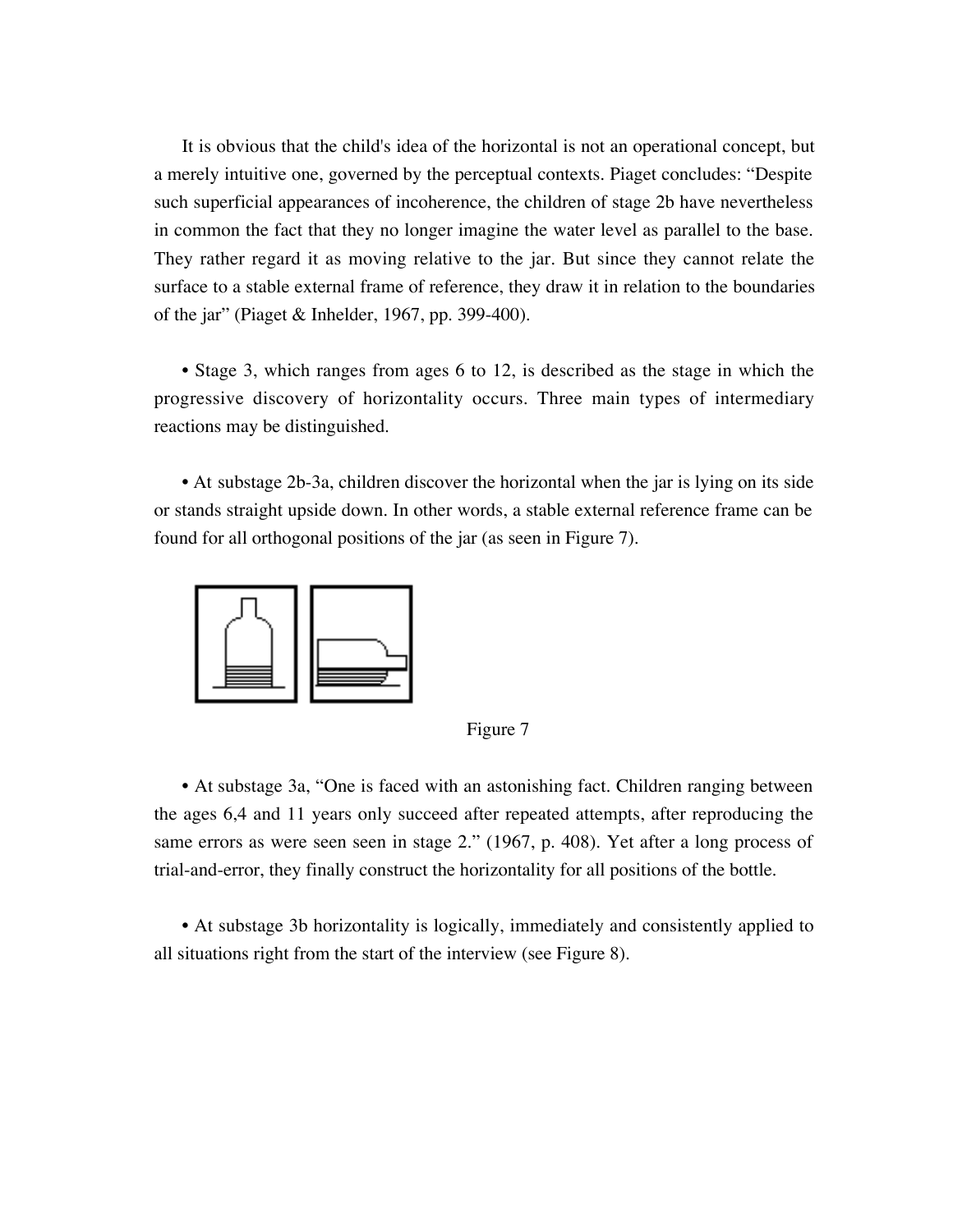



As Piaget states: "About the age of nine, sub-stage 3b begins with the immediate prediction of horizontal and vertical as part of an overall system of coordinates" (Piaget & Inhelder, 1967, p. 384). At stage 3b, the idea of horizontality is no longer contextdependent, but is effectively and immediately applied to all positions and inclinations.

#### **Beyond Developmental Stages**

Piaget's stages are useful in that they describe children's activities as a sequence of increasingly sophisticated solutions to the problem. They show that the use of an external and stable reference frame, needed to identify the horizontality of the water level, is indeed progressively constructed, and that it cannot be present at all ages or in all situations. From Piaget's stages, we learn that children progress from using local to global referents, and that orthogonal positions of the container facilitate the choice of external referents.

On the other hand, Piaget's stage theory has limited explanatory power in this particular experiment because, unlike other conservation experiments, the water-level task is a poor indicator of general levels of operativity. We find many children of all ages in almost all stages, who travel through various sub-stages until they reach their final "plateau." The reason for these strong discrepancies can be attributed to the sensitivity of the task: different children approach the problem in very different ways.

Another particularity in the experiment is that different stages stand for different aspects in the construction of horizontality: If stages 1 and 3b actually describe periods of relative equilibrium, all intermediary substages (2a, 2b, 2b-3a, and 3a) mark the extreme heterogeneity, contextuality, and fragility of thought that are characteristic of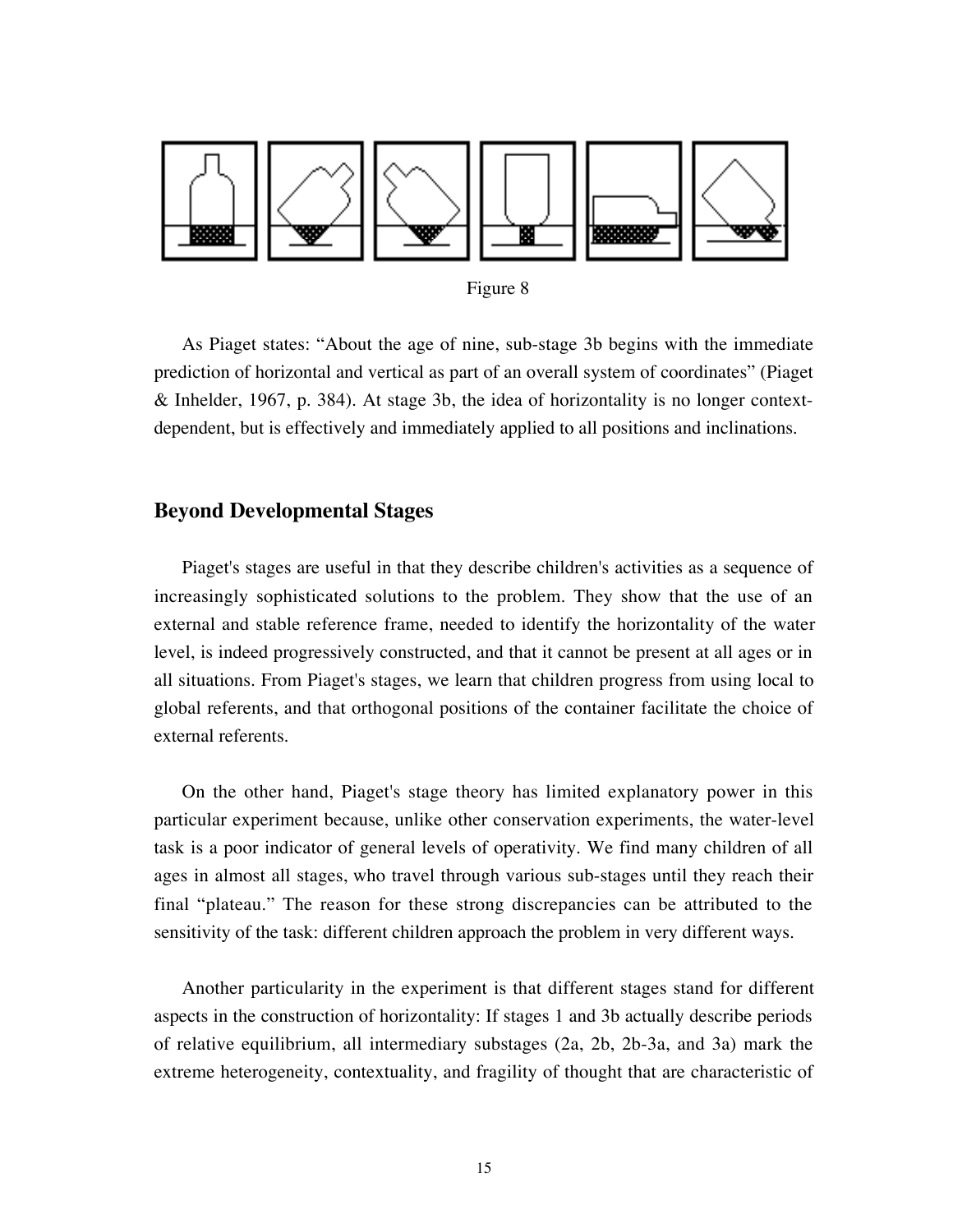all periods of cognitive change. One could argue that stages are, in a way, nothing but "markers in an ongoing process. Yet, they usually indicate periods of relative balance in the process of evolution" (Kegan, 1982, 114). In this experiment, the myriad of substages seems to defeat the very essence of what developmental stages are supposed to capture, namely coherence, closure, organization. Piaget could have used this explosion of sub-stages to stress the constructive role of disparities, or *décalages*, in the discovery of the permanence of horizontality. Yet he did not. Rather, he treated *décalages* as a hierarchy of steps within an ideal construct. And by doing so, he lost sight of the actual path by which each intermediary child eventually finds her way through the multiplicity of conflicting descriptions that she herself generates.

### **The Differential Approach**

By using a differential approach, one can pay particular attention to singular paths or learning curves. It involves looking closely at how individual children deal with particular contexts, how they use different media, and how they try to bridge initially incompatible situations in order to make sense of them.

Paying attention to individual learning paths seems the only way, at least in this experiment, to tackle some of the questions left open by Piaget's stage theory, namely: Why can a child "see" the horizontality in all orthogonal positions of the jar, and not in the tilted ones? Why can a child conserve horizontality by means of gesture and words, but not in drawings? Why is it that we find children of all ages in all of Piaget's stages?

In my study, I sought to analyze the pattern of *décalages* characteristic of "intermediary" children. Specifically, I hoped to stress the role of *décalages* in the construction of horizontality.

From a child's point of view, *décalage* means conflicting descriptions. In my study, I wanted to capture a few privileged moments in which children were able to build new bridges between initially incompatible descriptions.

Within this overall framework, I became particularly interested in the role of media—drawing, showing, and telling—in shaping children's representation of the phenomenon. I analyzed how the construction of an external model, used to describe a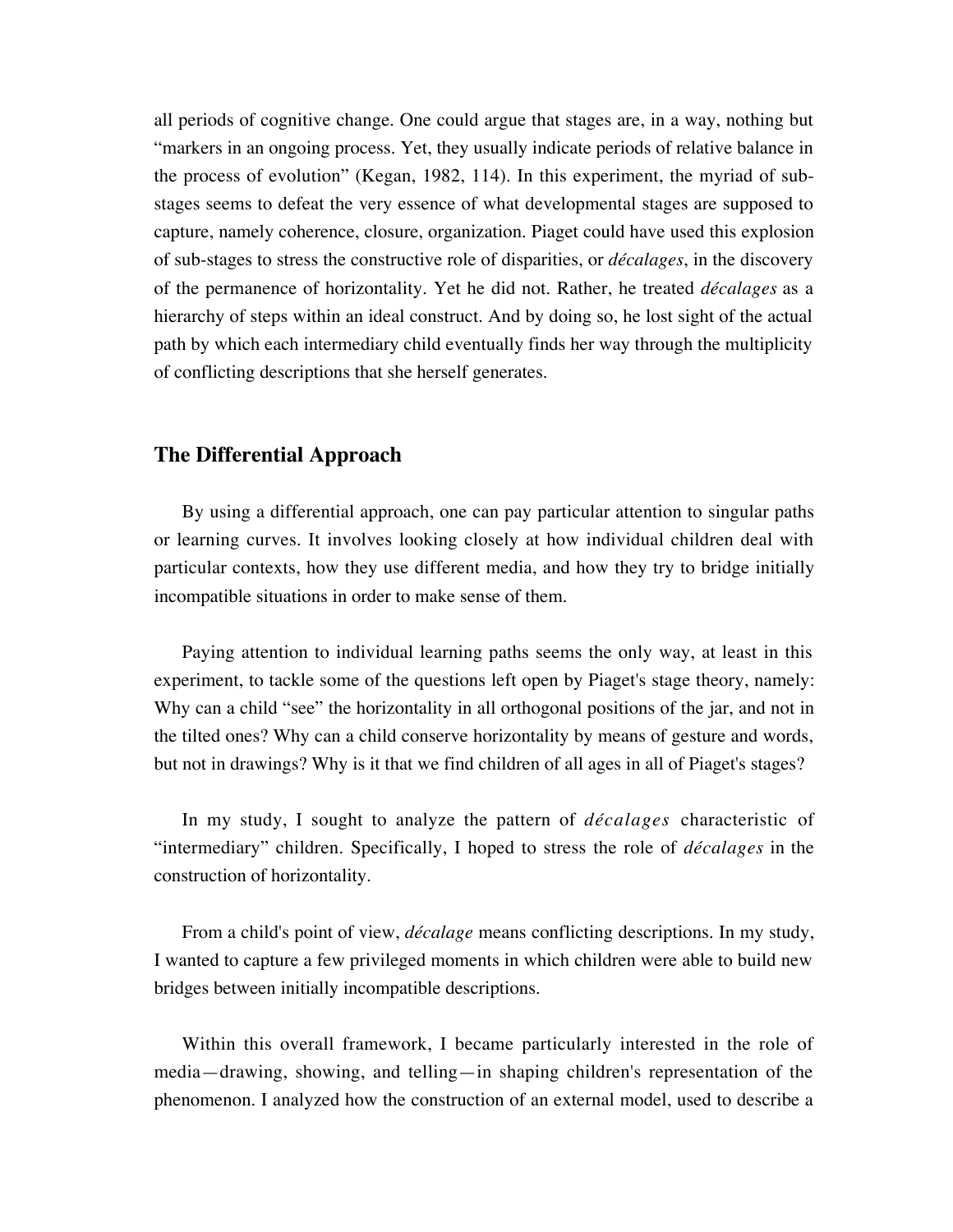situation, can in turn modify (in a sort of feedback loop) the understanding of the phenomenon. I asked children to describe the orientation of the water level by means of drawings, gestures, and words. Then I studied how their ideas were translated within the constraints of each medium, and how different productions, once achieved, reshaped their initial ideas. Finally, I looked at differences between children's ability to evaluate other people's drawings and to generate their own.

#### **Method: Study of Cases**

Examining particular cases is a useful method for grasping individual learning processes. Yet it entails a loss of the overall picture, as provided by Piaget's stage theory. Richness of singular cases, versus the power of general laws, incompasses the ensuing debate. Those of us who have tried to integrate both stage and case studies know the impossibility of the endeavor: it would take a lifetime to combine accurately detailed analysis of singular cases with systematic comparison of a significant number of cases. In this respect, Piaget's overall framework has provided generality without prohibiting my inspection of specific contexts whenever they seemed to reveal a microprocess relevant to a child's construction of horizontality. Piaget's stages provide an ideal construct. Detailed case studies provide a microscopic description of significant moments within this ideal construct.

## **Some Results**

My purpose in presenting some results here, is to give the reader a taste of how the differential approach might enrich stage theory. I will limit the discussion to describing how intermediary children anticipate the position of the water level using different media in different contexts. And I will present some detailed vignettes of particularly rich moments of confusion or transition.4

**Group One**. Even the youngest among our "intermediary stage" children (eight children from 4,4 to 5,7) know very well how to *show* the water level with their finger (horizontal gesture). And they usually do so for all positions of the jar. Yet, when asked to *tell* the orientation of the surface, these same children say, for tilted positions: "the water goes to the side where you tilt the bottle," or "it goes toward the neck," and for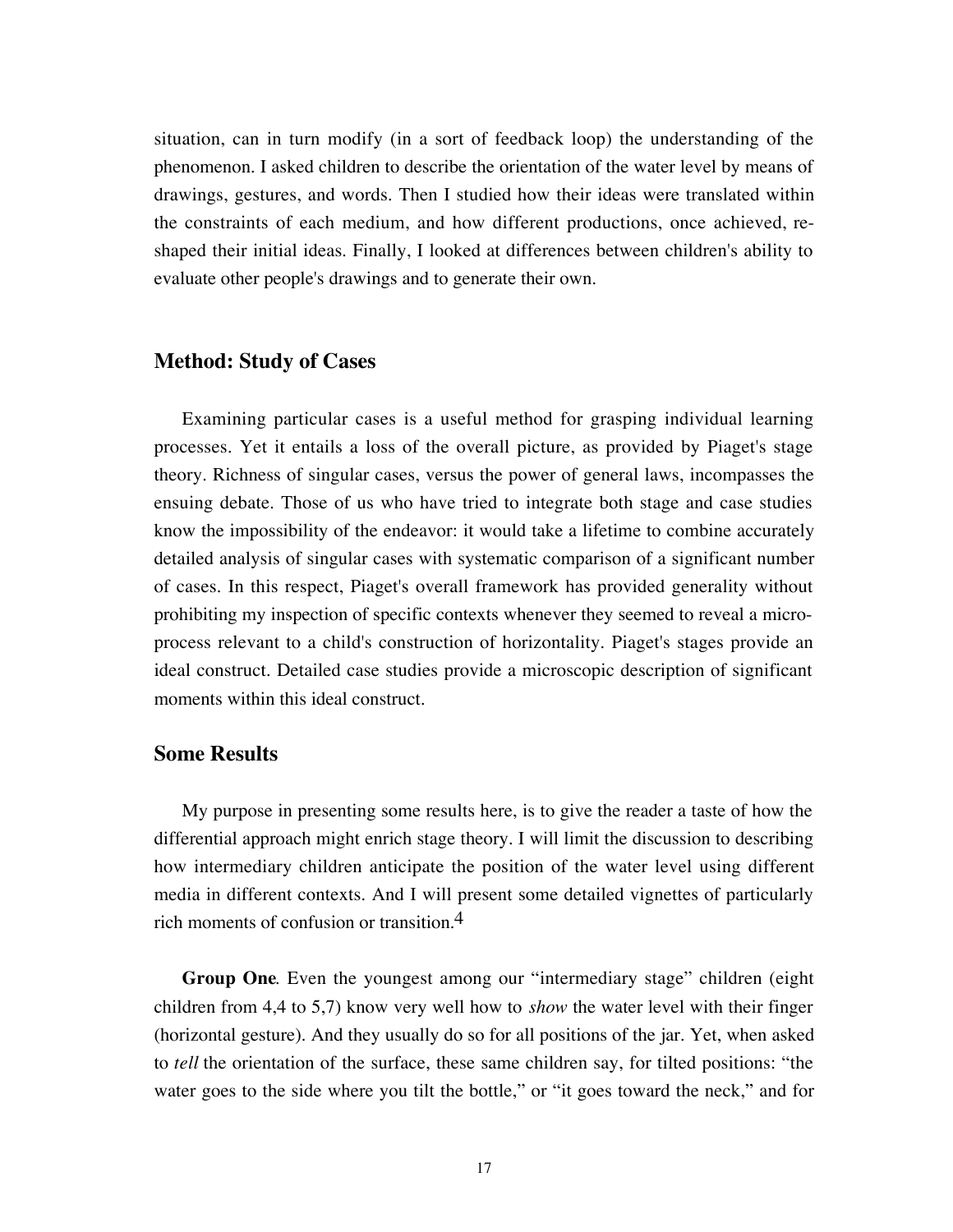orthogonal positions of the jar: "the water goes down," "or to the neck." In their *drawings* these same children almost invariably mark the water level parallel to the bottom of the jar, and when asked to explain, in retrospect, what they wanted to show through their drawings, they say that "the water is flat," that "it goes down" (or both), that it "goes to the neck." A more detailed analysis of children's drawings, especially for the cases of the tilted and upside-down positions, is necessary in order to better understand what the children actually tried to represent.

**Vignette 1**. When the jar is tilted (up or downwards), children sometimes draw the water level by filling up the whole bottle. Either they draw an array of lines parallel to the bottom, or else, a continuous zig-zag from the bottom to the top of the jar (see Figure 9).



Figure 9

When asked what they wanted to show, the children say "that the water is flat **and** goes toward the neck." To the counter-suggestion: "doesn't your drawing show that the bottle gets all filled up with water?" children clearly say "no." This dialogue between experimenter and children indicates that filling procedures should not be interpreted literally: drawings of filled bottles do not express the idea, as Piaget had actually suggested, that water expands in tilted jars, or that its volume increases. Rather, filling procedures are cartoon-like attempts to show that the water remains flat *while* going toward the neck. Children represent these static and dynamic properties of the liquid separately: "flat" is represented by the parallel line, and "going toward neck" is represented by an animation repeating the parallelism. The filling itself is nothing but a side effect. It results from the fact that the trace does not go away and thus fails to indicate in what order it has been produced.

**Vignette 2**. For the upside-down position of the jar, young children never *draw* the water level parallel to the bottom without, at the same time, *showing* a movement in the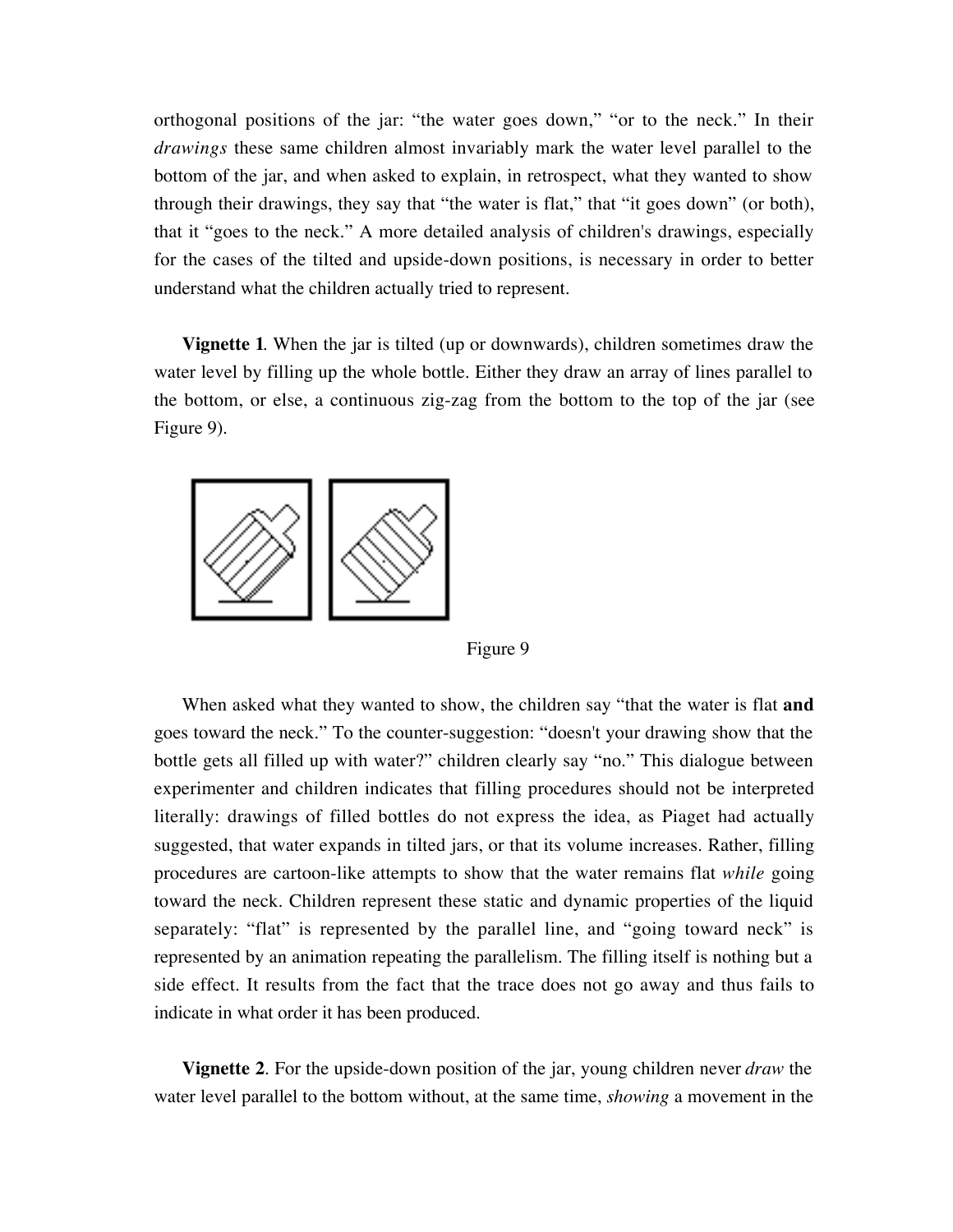opposite direction (downward) with their finger. Sometimes, they *draw* lines or arrows going downwards outside of the bottle itself (see Figure 10 ).



Figure 10

When asked what they wanted to show in their drawings, these children say: "the water goes down" or "to the neck" (with gesture indicating a movement toward the floor) **and** "it is flat." Here again, drawings are descriptions of both static and dynamic properties of the water: "flat" is translated into a line parallel to the bottom, and "down" or "toward the floor" is translated into a gesture or an arrow downwards.

I use "mixed schematizations" to refer to cases in which children describe the phenomenon using different media. Most frequently, the red rectangle drawn at the bottom of the bottle stands for the position of water at rest in the bottle: flat and down. The gesture toward the table stands for dynamic properties of liquids: water goes down. Note that the two locations of "down" are not defined according to the same reference frame.

In most cases, young children shift between different media such as drawing, gesture, and spoken description without ever noticing that their description of the phenomenon keeps moving as well. In a few cases, though, two conflicting descriptions are suddenly identified, which leads to momentary states of confusion, usually followed by a new cycle of exploration and reflection.

Zooming into such moments of sudden awareness and describing how children negotiate between conflicting views is very useful in understanding how children come to build locally coherent concepts out of initially scattered worlds. Vignettes 3 and 4 tell the story of a particularly interesting moment of confusion/transition as seen in Figure 11.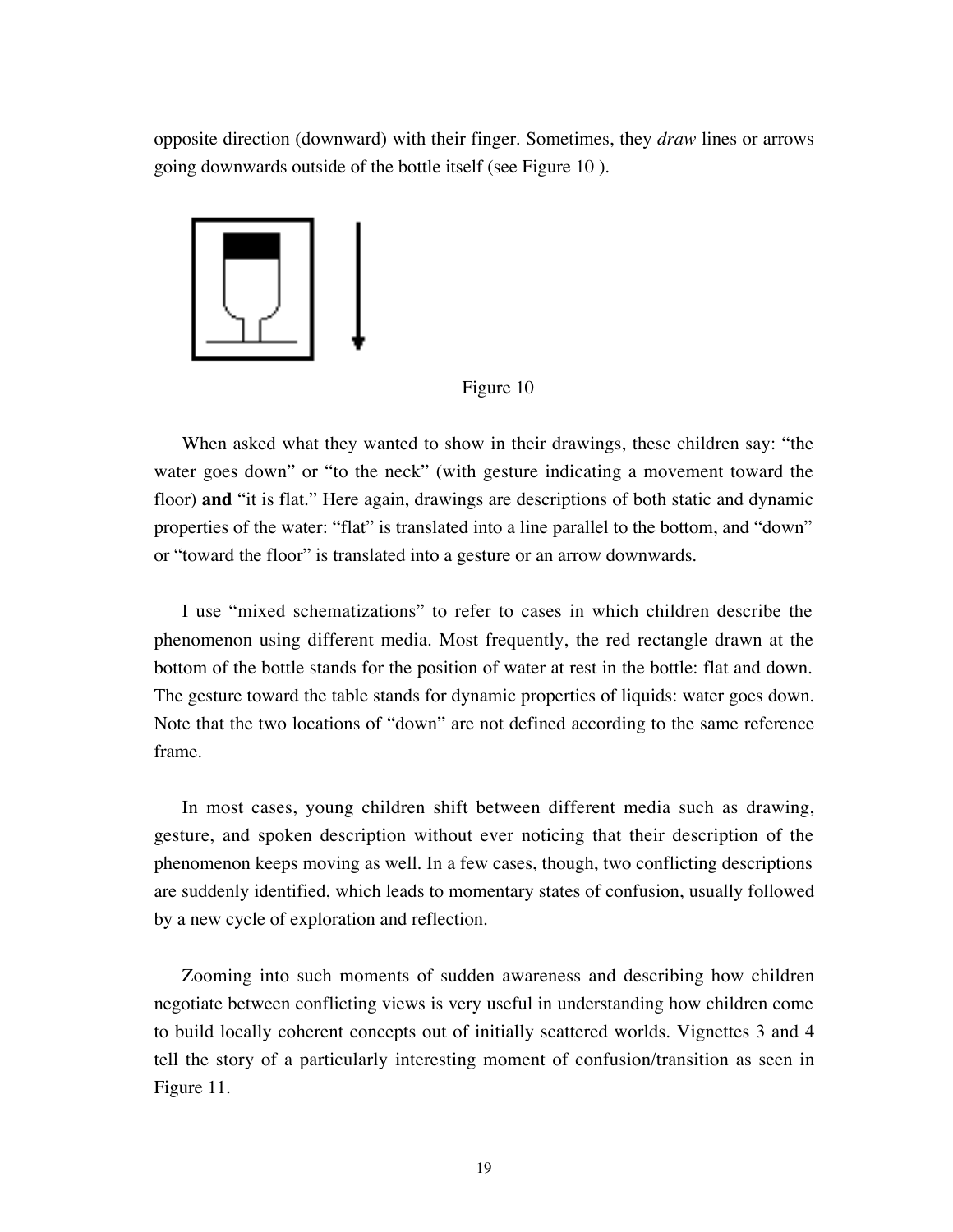**Vignette 3.** Monica, 4,11 is presented with a jar in a tilted downwards position. She first *draws* the water parallel to the base, trying to show that "it is down and flat" (Figure 11).



Figure 11

When she has completed her drawing, I ask her: "Is the water well drawn?" Monica then looks back at her drawing and comments: "Oh no, it's wrong! because like this the water can't come, the baby can't drink." Experimenter: "What do you mean?" Monica : "It's stuck. It can't go down." Experimenter: "Can you show me where down is?" Monica goes back to her drawing with the intention of pointing "down." Yet, as she does so, she ends up pointing to the bottom of the bottle again, and says: "Oh no! I was right!"

Monica is caught in a loop: each time she emerges from her drawing and looks at it from a distance, she realizes that "a baby could not drink because the water does not come down." Yet, as she wants to actually point out the location "down" in her drawing, she dives back into the restricted universe of the bottle, and loses the external reference frame (the baby). As a result, she finds her initial drawing (showing the level as parallel to the bottom) to be correct. But then again, she comes out of her drawing, and tries to read it, which makes her realize that "the baby cannot drink..."

In order to get the child out of the loop, the experimenter restates her question: "Can you draw the water so that the baby could drink?" This particular formulation helps the child tie together the two alternating and incompatible schemes ("baby drink" and "down with reference to the bottle").

**Vignette 4.** A variation of the same behavior is found in Ada (5,5). Like Monica, she begins to draw the water parallel to the bottom.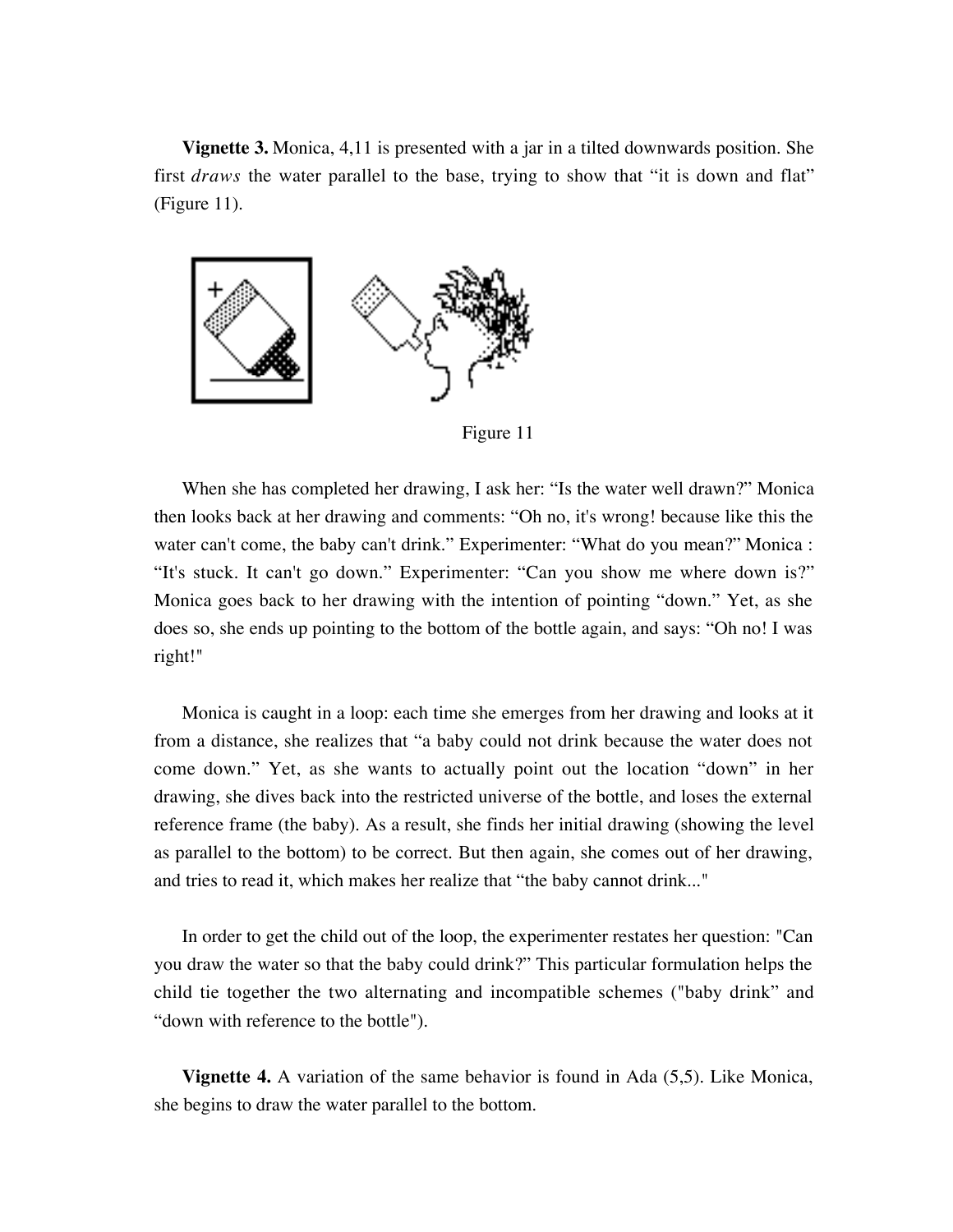Yet as soon as she is done, she spontaneously comments: " It's wrong. I put the water down. I should have put it up." Notice Ada's use of the words "up" and "down": after a first trial, she immediately realizes that the water should be near the neck (or "down" in reference to the sheet of paper), yet she still uses the bottle as a reference frame to name directions. "Up" means "up with reference to the bottle," and "down" means "down with reference to the bottle." As a result, she decides to call "up" the place where she thinks the water should be (namely "down" in relation to the sheet of paper).

Early distinctions between up and down (in "orthogonal"positions of the container) can lead to interesting compromise solutions when the bottle is presented lying on its side. The most striking example is that of Rodolph.

**Vignette 5.** Rodolph (7,6) draws the water like a vertical ribbon cutting the reclining jar through its middle (see Figure 12). Before he begins to draw, he spontaneously says: " Aie, Aie, I'd say that the water is right in the middle, because it's neither at the bottom nor at the top."



Figure 12

Rodolph found an elegant solution to the problem that he had set for himself: he thought of the (lying) position of the bottle as *neither pointing upwards nor pointing downwards* . Once stated, this description determines how he will think about the position of the water level. He already knew that *if the bottle stands upwards, the water is going to be down,* and that *if the bottle is upside-down, the water is going to be down.* He had actually drawn these two positions previously. From these premises, he then drew the natural conclusion: *if neither up nor down, then in the middle,* and he implemented his idea by sliding the ribbon or rectangle that represents the water, from the bottom to the middle of the bottle.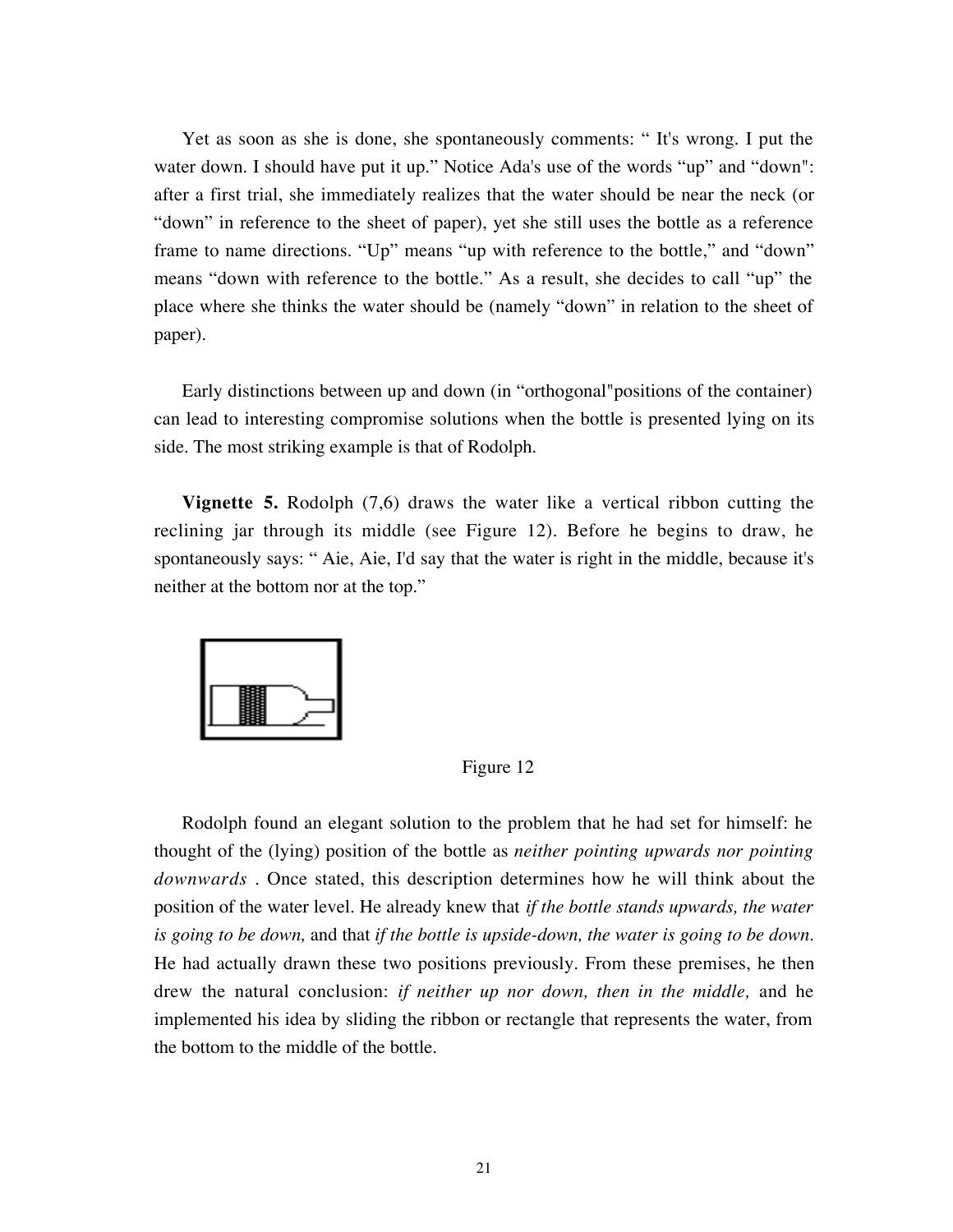Note that Rodolph's previous drawings determine his actual solution to the problem. At no moment does Rodolph really think about water and its properties (which he does very well elsewhere in the experiment). Rather, he works on his own previous figural representation of water. If the ribbon stands for the water, why shouldn't he operate directly on ribbons rather than on water? In this case, it is precisely Rodolph's reliability on his own model of water that dictates the solution.

All of the vignettes presented so far suggest that children's drawings should not been taken too literally. Drawings are not analogues of the ideas that they express. They are usually quite abstract schematisations of the most salient properties to be represented. But this is not to say that, once achieved, the drawings might not be misinterpreted by the children themselves, as well as by the researchers who try to read them.

**Vignette 6**. A last set of examples comes from the verticality situation that I examined in a pilot study. Most intermediary children know very well how to actually stick a pole onto a 3-D cone (toy-mountain) so that it is "straight" (Figure 13-a). Yet when asked to draw the pole vertically on a 2-D representation of the mountain, they trace a line perpendicular to the slope (Figure 13-b).



Figure 13

When further invited to compare their results, and to explain the different outcomes, all children mention that they actually wanted the pole to be "straight" in both cases. Young children give no further explanation for the different outcomes, whereas all of a sudden, they begin to give reasons for the discrepancy. According to one child (age): "It's normal (that they are not the same in both tasks). This (points  $*$  in B) is straight in the drawing. And this (gesture downwards) is straight when I stick the pole in the heep. This (shows \* in drawing) would be wrong here (3-D maquette)."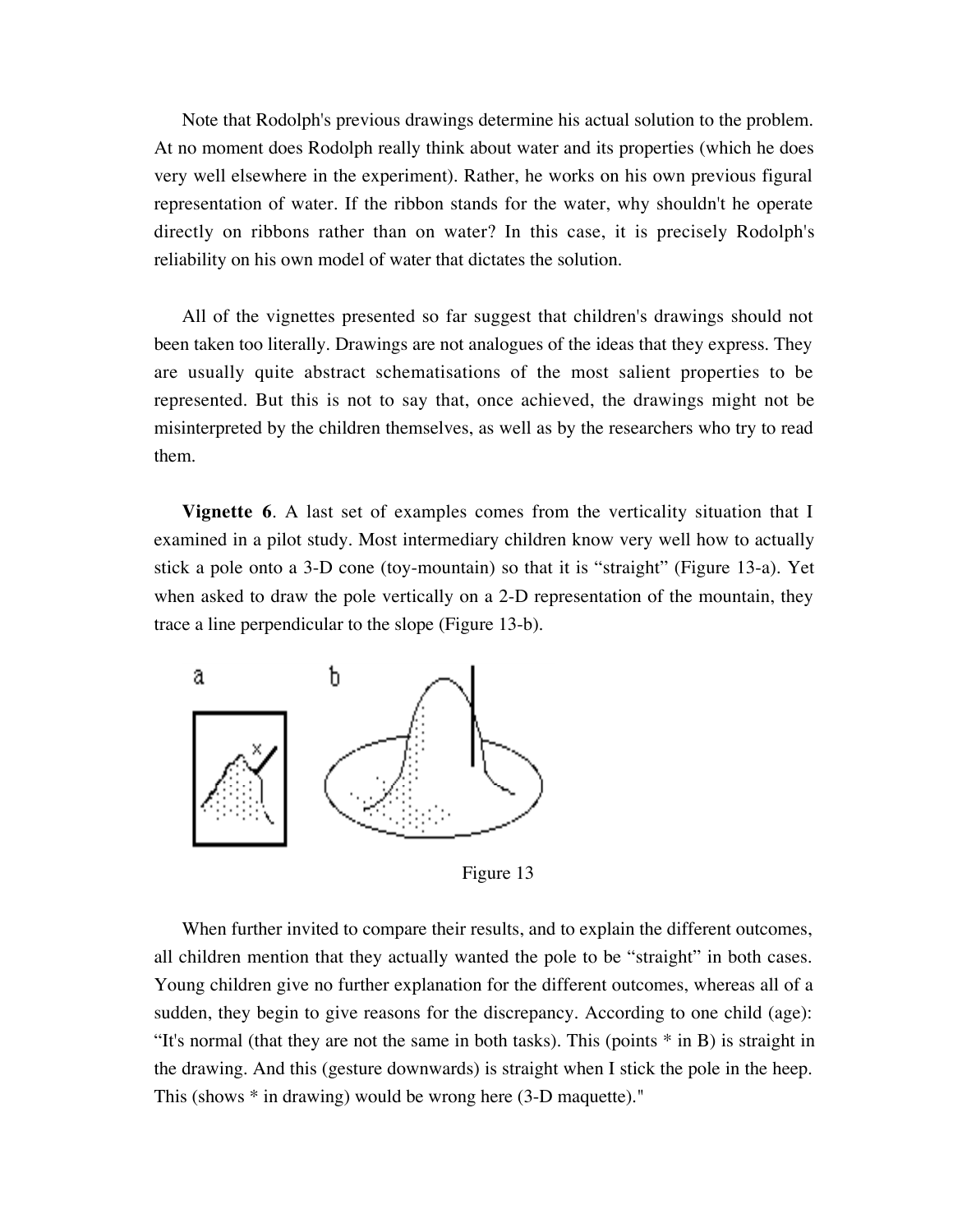The beauty of this explanation is that the child makes explicit the contextuality of the result in relation to each medium used. To him, the results do not have to be identical for each task. Only older children become bothered by the discrepancy and try to come up with a common solution to both tasks.

**Group Two.** Group two intermediary children seem to share an altogether different view of the world. To them, the water level should not, as for group one, be flat and down, but rather *tilted for all tilted positions* of the bottle. These children treat orthogonal positions differently from tilted positions: The former (orthogonal) dictate that the water level be "flat and down," while the latter (tilted) imply that the water level be tilted relatively to the orientation of the jar. Group two children consistently represent "down," in orthogonal positions, relative to a stable and external reference frame, even in their drawings. I shall limit my comments to the tilted positions of the jar, trying to show how the new idea of *relative orientation* is actually expressed through different media.

The most striking result is that in **showing** the water level with their finger, all children actually maintain the horizontality of the water level for all positions. Yet when asked to **verbally specify** the orientation that they just showed, they say "the water is tilted in the same direction as the bottle." In their **drawings**, children come up with a large variety of solutions (see Figure 14). In all cases, they argue that they have drawn the level the way they did to show that the water is *tilted*.



Figure 14

A large subgroup of children actually draws the water perfectly straight (horizontal) for all positions of the bottle (except sometimes for the tilted downwards position, which is particularly difficult). The arguments used to justify these drawings include: "My drawing shows that the water always goes exactly in the same direction as the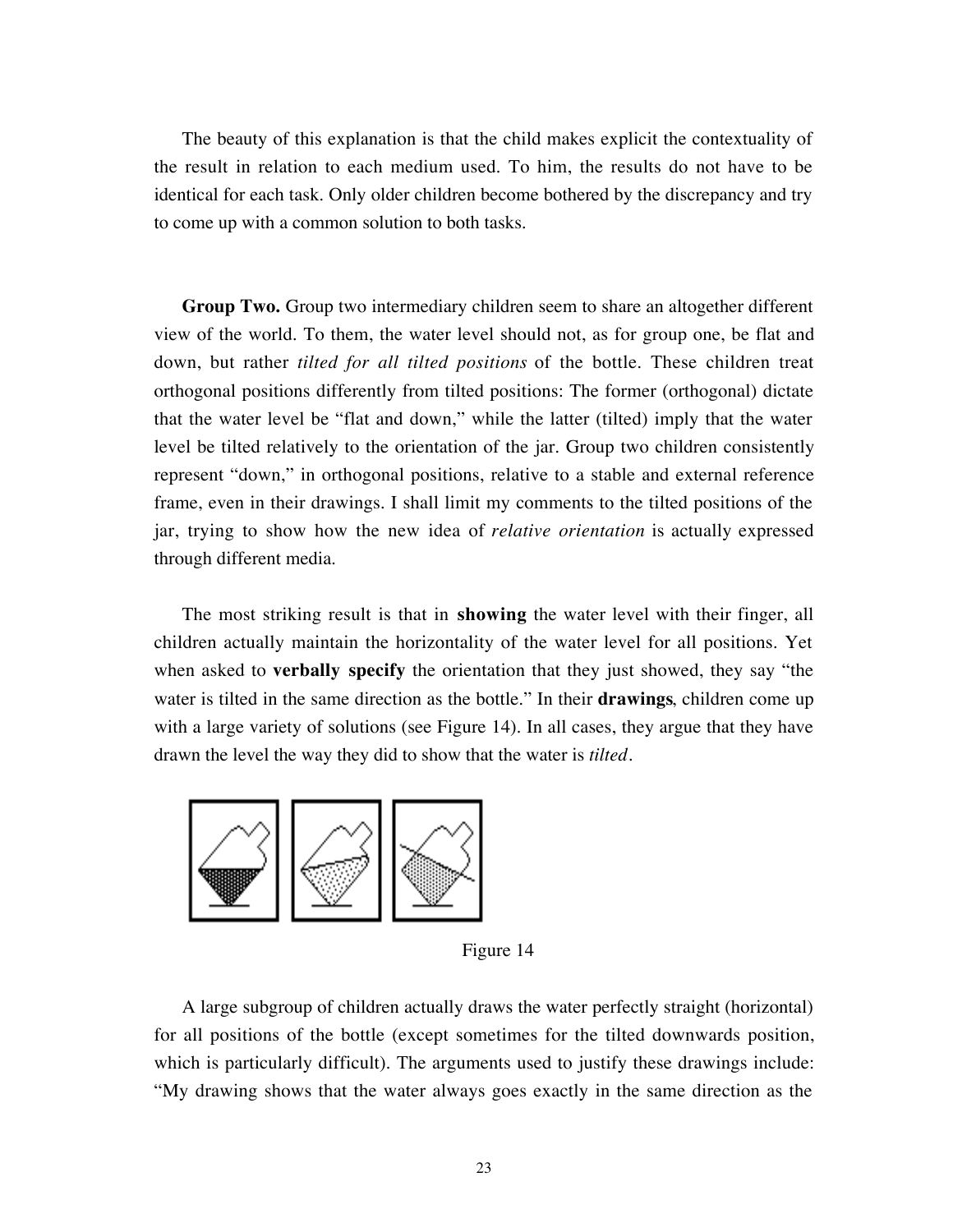bottle," and "you can put the water in any different shape; by moving the bottle, it will always follow the bottle. It will shape itself like the bottle." To the question: "Is the water level actually the same for different positions of the bottles?" these children initially say: "no," indicating that they reconstruct the level for each context, and that they do not see the invariance that they actually demonstrated through the actions that produced their drawings. Even when they look at their drawings in retrospect, they do not recognize that something has actually stayed the same for each position. The drawings, in these cases, stand for gestures that leave a trace. Yet, the similarity of the trace for each position is not perceived.

In some cases, we captured shifts, or moments of confusion/transition between nonconservation and conservation.

**Vignette 7.** When asked to **tell** the orientation of the water level, some of the children exhibit an interesting behavior: Instead of naming the direction of the water level by means of words like "straight" or "tilted," they insist upon showing it with their finger (horizontal gesture for all positions). At best, they say things like "it's like this (gesture horizontal)," or "it's just always like the bottle," or "I can't really tell." It almost feels as if the words "straight" or "tilted" were suddenly recognized as misleading descriptors of the beginning of a sense of invariance. The children do not trust these words anymore, and thus avoid using them, which puts them in a momentary state of confusion. They are reluctant to describe the water level as being straight, since it remains, in their minds, oriented relative to each position of the bottle, and is thus titled in a variety of ways. On the other hand, their drawings and gestures exhibit a regularity from which they no longer depart.

The way permanency is usually discovered by these children is very sudden, and based on three main arguments:

**Vignette 8. "**Oh, am I stupid, of course it [the water level] remains the same. The more the bottle goes down [or is tilted downwards], the more the water goes up [or is tilted upwards]. So it's the same. It's always the same." I call this discovery "conservation by compensation." Children understand that any movement downward of the container is compensated by an equal movement upward of the water level (and vice versa). As a result they produce the invariant horizontal position of the water level.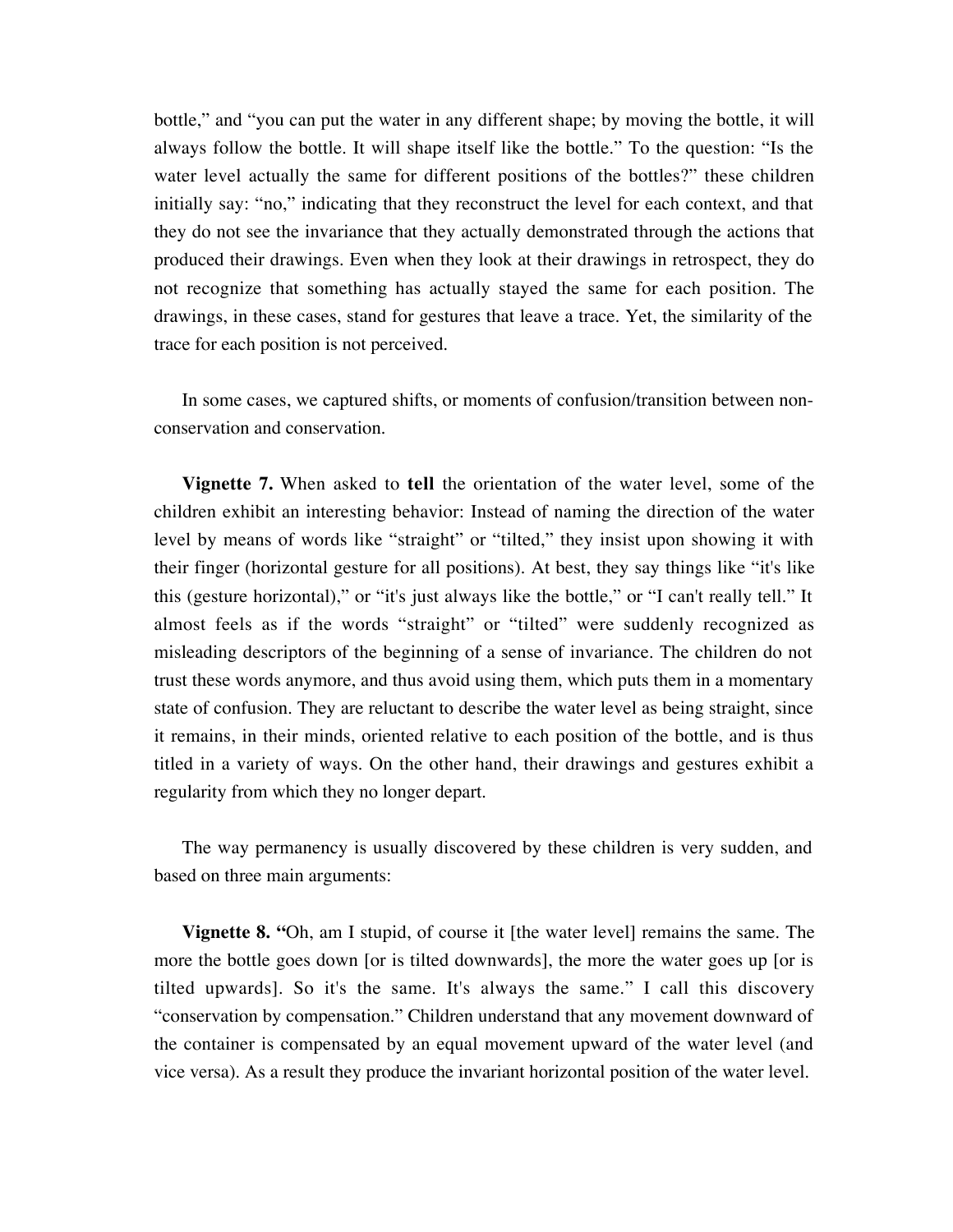**Vignette 9.** Another kind of insight is: "Oh, no!... I thought the water moved in the bottle, but it's the bottle that moves around the water." In this case, the liquid does not move at all, while the bottle turns around it. This discovery resembles a Necker-effect: What was previously seen as moving is actually fixed, and what was previously seen as fixed is actually moving. Depending on how you decide to look at it, you see things differently.

**Vignette 10.** A last type of insight is the recognition that the water level always stays parallel to the top of the table. In this case, the children do not describe the water level relative to the container, but to a steady and external reference frame. Their thinking goes as follows: I see that the water level stays parallel to the top of the table, I know that the top of the table is flat, thus the water-level has to be flat too.

#### **Experimental Conclusions**

The study of the water-level task shows that even young children (4-5 years) know quite a bit about water in motion and at rest. At given moments in the experiment, all of them express ideas such as "the water level is always flat," "water always goes down," "water goes toward the neck," "water goes in the direction where you tilt the bottle." Note that they explicitly mention the invariant character of these properties by using words like *always* or *necessarily*.

The study also shows that most children's knowledge remains fragile in that it appears in particular situations and vanishes in others. And it does so with unexpected consistency across our population.

Just as a reminder, the permanence of horizontality of the water-level is generally first discovered for orthogonal positions of the bottle, and only later for tilted positions. In both cases (orthogonal and tilted bottles), upside-down positions appear as harder than upright positions. In all cases, the horizontality of the water level can be indicated by gesture, before it is signified by words or represented in drawings. Within the particular medium of drawing, children are able to recognize correct drawings achieved by others, before they can generate their own. For each intermediary child, we observe a pattern of *décalages* that shows the "consistency in their inconsistencies" across contexts and usages!

As a result, we end up with a contradictory picture: On one hand, young children come to the experiment with a series of quite general "pieces of knowledge" (DiSessa, 1988), or cognitive invariants, that they use to make sense of different specific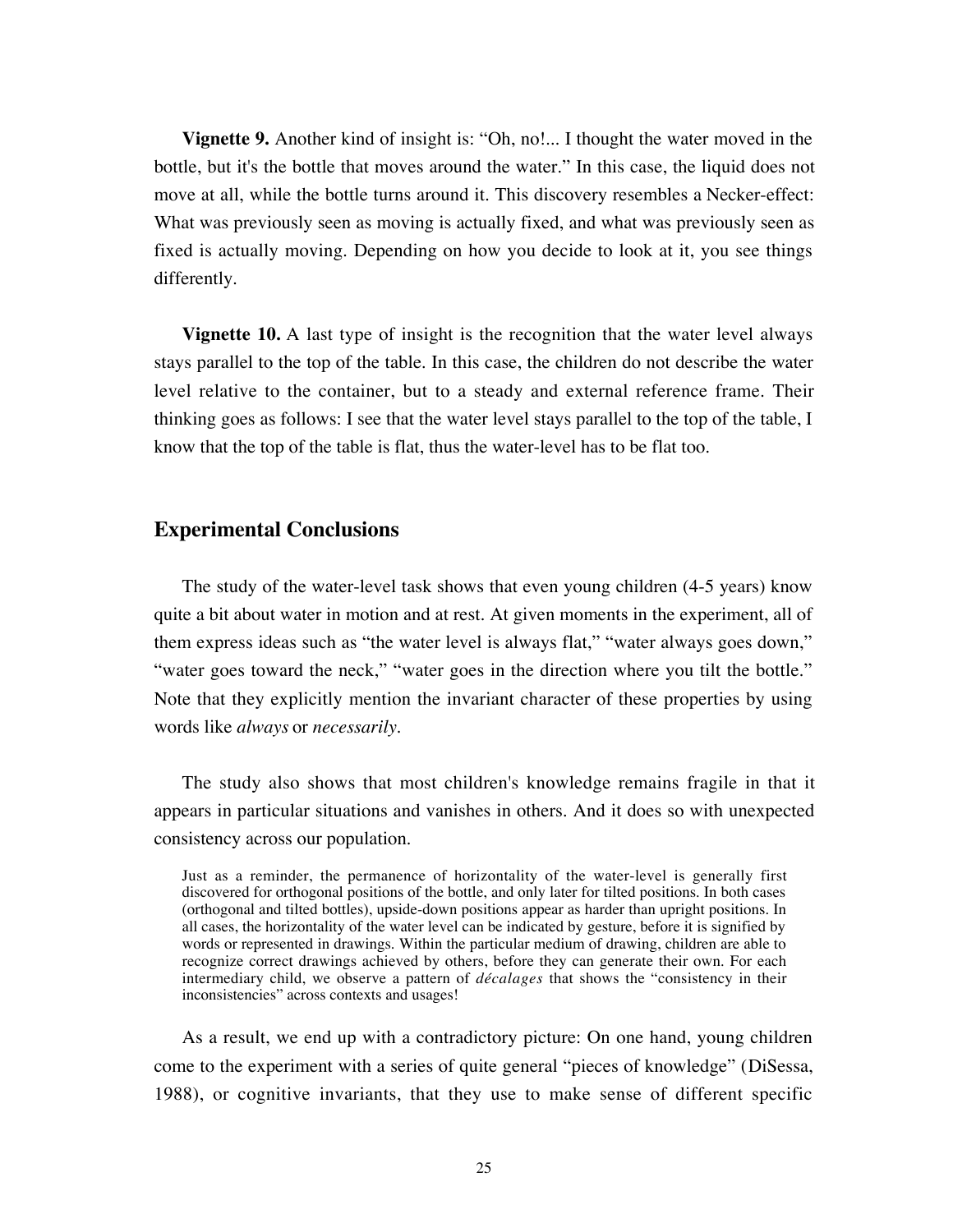situations (e.g. water *always* goes down, water-levels are *always* flat). On the other hand, these "pieces of knowledge" remain local, in that they do not always help to make useful distinctions within and across contexts: they are general yet they are only locally valid.

Two main questions I wish to discuss in the experimental conclusions are: 1. How can we explain the *decalages*, or disparities between contexts and media? 2. If it is true that each context, and medium, leads to a different understanding of the phenomenon, how can children ever build coherence? In other words, how do children learn to bridge initially incompatible descriptions, and build trans-contextual invariants?

**1.** A first explanation of *décalages*, suggested by Piaget and Inhelder, is that some contexts trigger the use of an external reference frame, whereas others hinder it (Piaget and Inhelder, 1967, p. 405). For example, in the orthogonal positions, the contours of the bottles are isomorphic to the axes of a "natural" horizontal-vertical reference frame which children already know how to use (in their everyday experience.) When bottles are tilted, this isomorphism breaks down, and two conflicting reference frames appear. In this case, children need to define the water level either relative to the contour of the bottle, or relatively to a larger context, such as the room, or in the case of drawing, to the sheet of paper. Our results show that younger children tend to use closer neighbors as reference.

For each orientation of the jar, the choice of a reference frame is in addition influenced by the medium used to describe the water level. The main ideas that children express through each medium are:

- 1. The water goes "down";
- 2. The water goes toward the neck;
- 3. The water goes to the side where you tilt the bottle (for tilted positions);
- 4. The water-level is flat and down;
- 5. The water-level is flat and goes to the neck;
- 6. The water-level is tilted for tilted bottles (group two children adopt view 6).

The ways in which these ideas are implemented through each media are extremely different, and once the representations are embodied, are likely to modify children's initial understanding.

**In drawing**, the code adopted to translate the basic ideas is:  $DOWN$  => bottom of bottle (for group one),  $FLAT \implies$  straight line TOWARD NECK => trace located near neck (or) arrow toward neck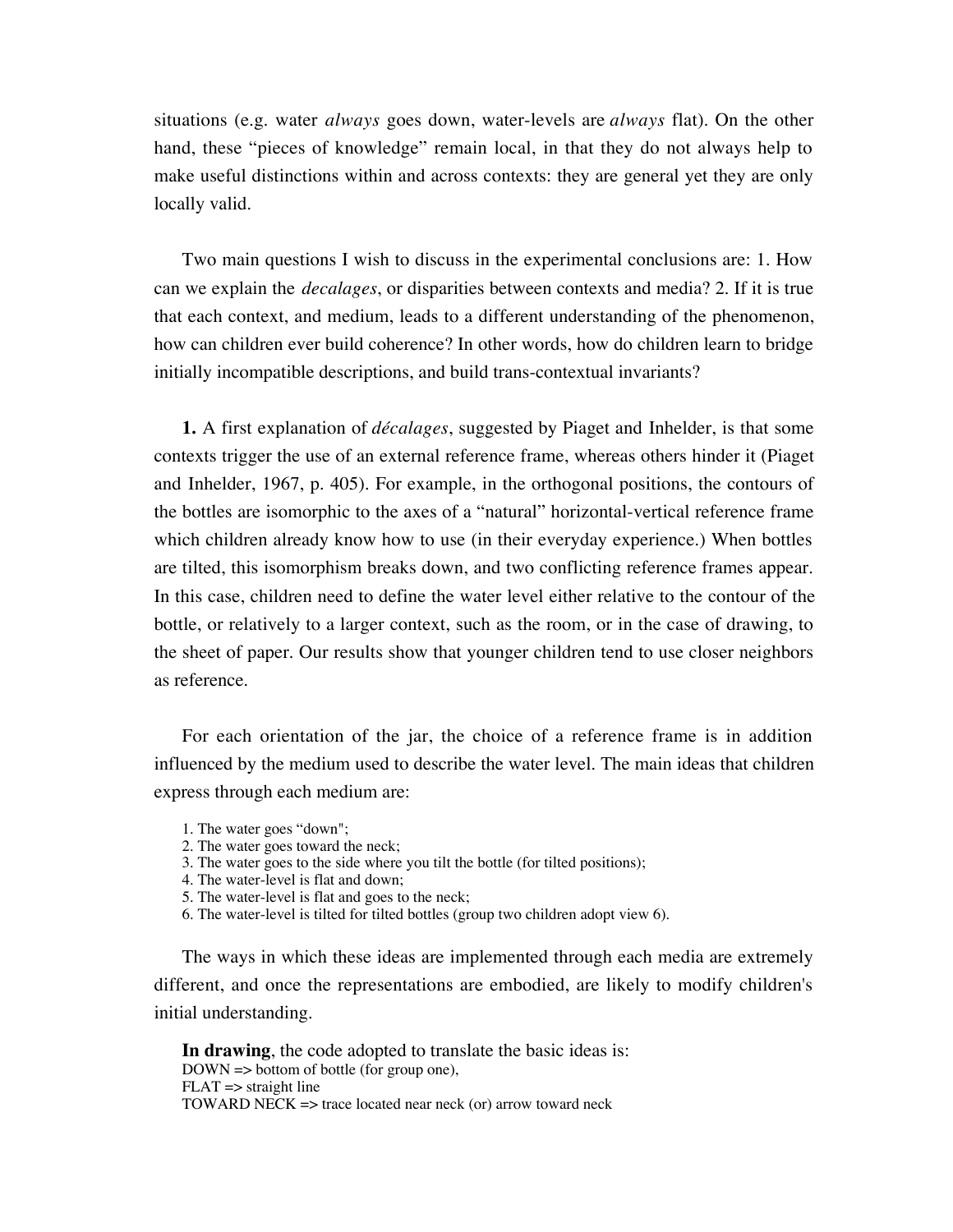FLAT AND DOWN  $\Rightarrow$  straight line parallel to bottom of jar (for group one) FLAT AND TOWARD NECK  $\Rightarrow$  straight line to bottom of jar, plus arrow toward neck (or) straight line parallel to bottom of jar repeated till neck (animation). TILTED => straight line joining diagonal corners of bottle

- Note that figural representations are not an ideal medium for capturing dynamic properties of moving water, except if we think of drawing as a process, a gesture that leaves a trace (which some of our children do). In the majority of cases, drawings are used to capture the static properties of water at rest: when children want to describe movement, they usually complete their drawings by means of gestures and arrows.

Through **gesture**, directions tend to be described in reference to the position of the child's own body within a larger natural coordinate system (the room). A gesture is particularly well suited to describing dynamic properties of liquids (such as going down, going toward the neck). This explains why children enact horizontality across contexts, before they even notice that they are doing so.

**Verbal descriptions** of spatial orientations require an explicit mention of the objects chosen as referents: if I describe an object as being "slanted," "straight," "above," or "below," I usually say in reference to "what" I see it as "slanted," "straight," "above," or "below." Our results also show that younger children tend to chose the neck of the bottle as a privileged descriptor of dynamic properties. The idea that "the water goes to the neck" usually stands for "if you tilt the bottle, the water will flow out." (and the neck is the place through which it will flow out.). Note that verbal descriptions are equally well suited to capture static and dynamic properties of water.

**2.** How do children come to build invariants? As mentioned earlier, none of the children in the study proceed exclusively from local to global (or bottom-up) when constructing new knowledge. They certainly induce general laws (or invariants) from the empirical regularities that they discover in specific contexts. And in this sense, the coordination of local knowledge remains a crucial mechanism in building cognitive invariants. We were able to capture a few of such transitions-by-coordination in our case studies. All the children proceed from the general to the particular (or top-down), by applying prior pieces of knowledge that they had made into a general rule in order to interpret local contexts. For example, the idea that water *always* goes down is by no means a situated piece of knowledge: it is itself an "invariant" used by children to impose order upon the ever changing local worlds that we present to them. Readjusting general working ideas to fit a new local context is no easy trade-off. Yet once achieved, it allows for new distinctions, which can themselves grow into new general rules.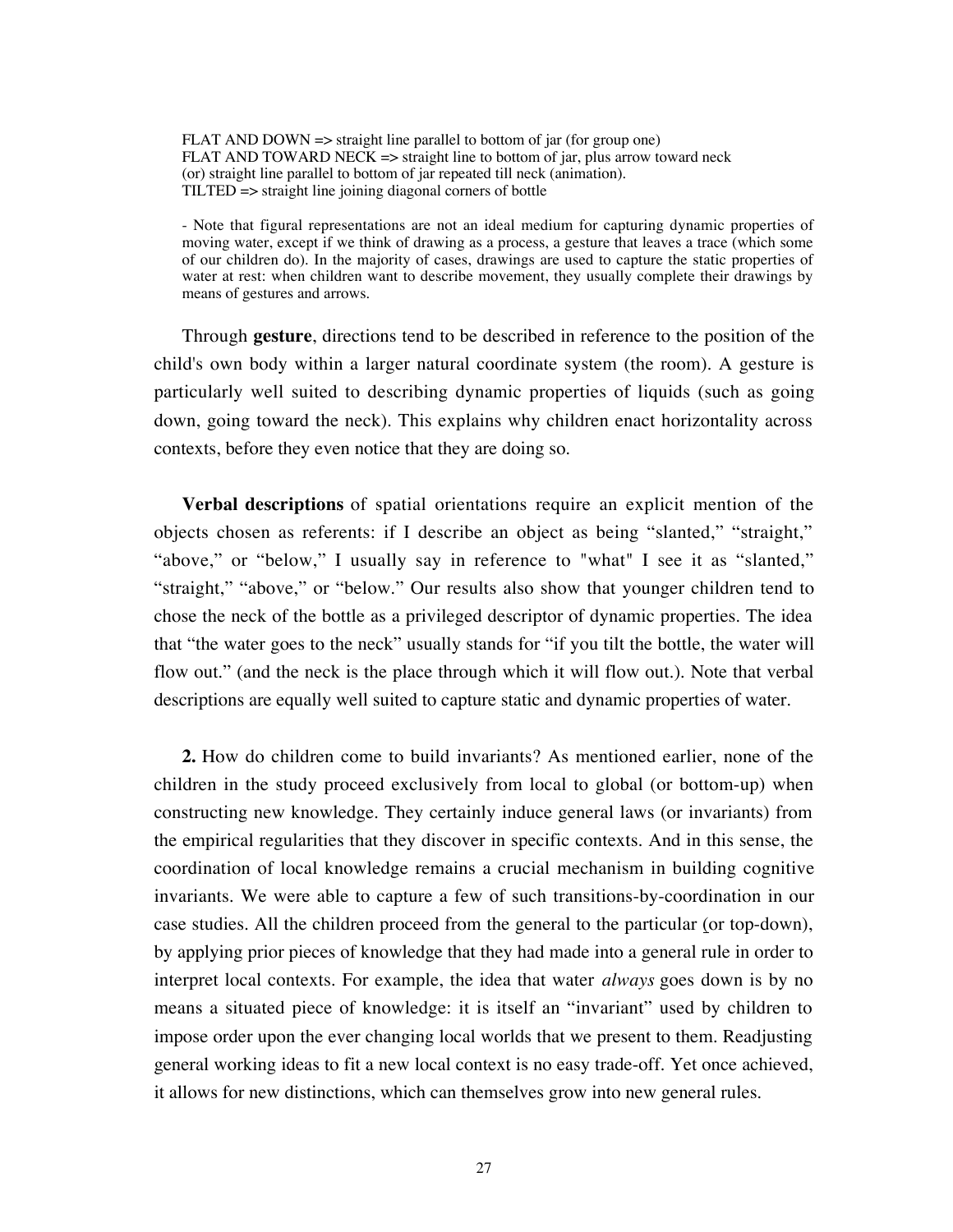To conclude, both *differentiation* of global knowledge and *coordination* of local knowledge are equally important at each level of cognitive development. And between levels, children can be said to move from concrete to abstract—or from situated to decontextualized—only because the materials that their minds differentiate-andcoordinate are broader, and can be removed from here-and-now contingencies. The horizontal-vertical coordinate system is, in this sense, the most stable and external reference frame, used by most adults to describe objects and movements in space. Apart from an invariant such as this, the achievement of ontogenetic development is less the victory of the abstract and general over the concrete and particular, than the triumph of the stable and mobile over the unstable and rigid. Such an achievement is made possible through an increasingly far-reaching equilibrium between *coordination of local knowledge* and *differentiation from general rules*.

### **Towards New Views On Cognitive Development**

In her book on Conceptual Change in Childhood, Susan Carey points at a major risk of abandoning Piaget's stage theory:

A new view of cognitive development is emerging, one that challenges Piaget's decription of child development (Carey, 1983; Fischer, 1980; Gelman and Baillargeon, 1983). Many students of cognitive development now feel that there are no across-the-board changes in the nature of children's thinking. The new view denies that preoperational or operational thinking exist...I do wish to emphasize one extremely undesirable consequence of this new view: Piaget's theory brought order to otherwise bewilderingly diverse developments. In giving up stage theory, we seem to be left with tracing large numbers of piecemeal developments through the childhood years...This is a high price to pay for a new view, and no doubt explains, in part, why many developmental psychologists have resisted abandoning Piaget's stage theory (Carey, 1987, pp. 13-14).

On the other hand, I have argued in this paper that stage theory is an extremely idealized construct, and as such, it cannot account for how individual learners, using different lenses, evolve in different contexts. Stage theory is moreover very normative, making us believe that formal, or hypothetico-logical reasoning, is necessarily the most mature form of thinking in-and-across domains.

I see Kegan's work as a major contribution to all psychologists interested in contrasting stage-theories and differential approaches. In *The Evolving Self*, he proposes a developmental model that is integrative enough to avoid the explosion mentioned by Carey, flexible enough to allow the multiplicity of developmental paths,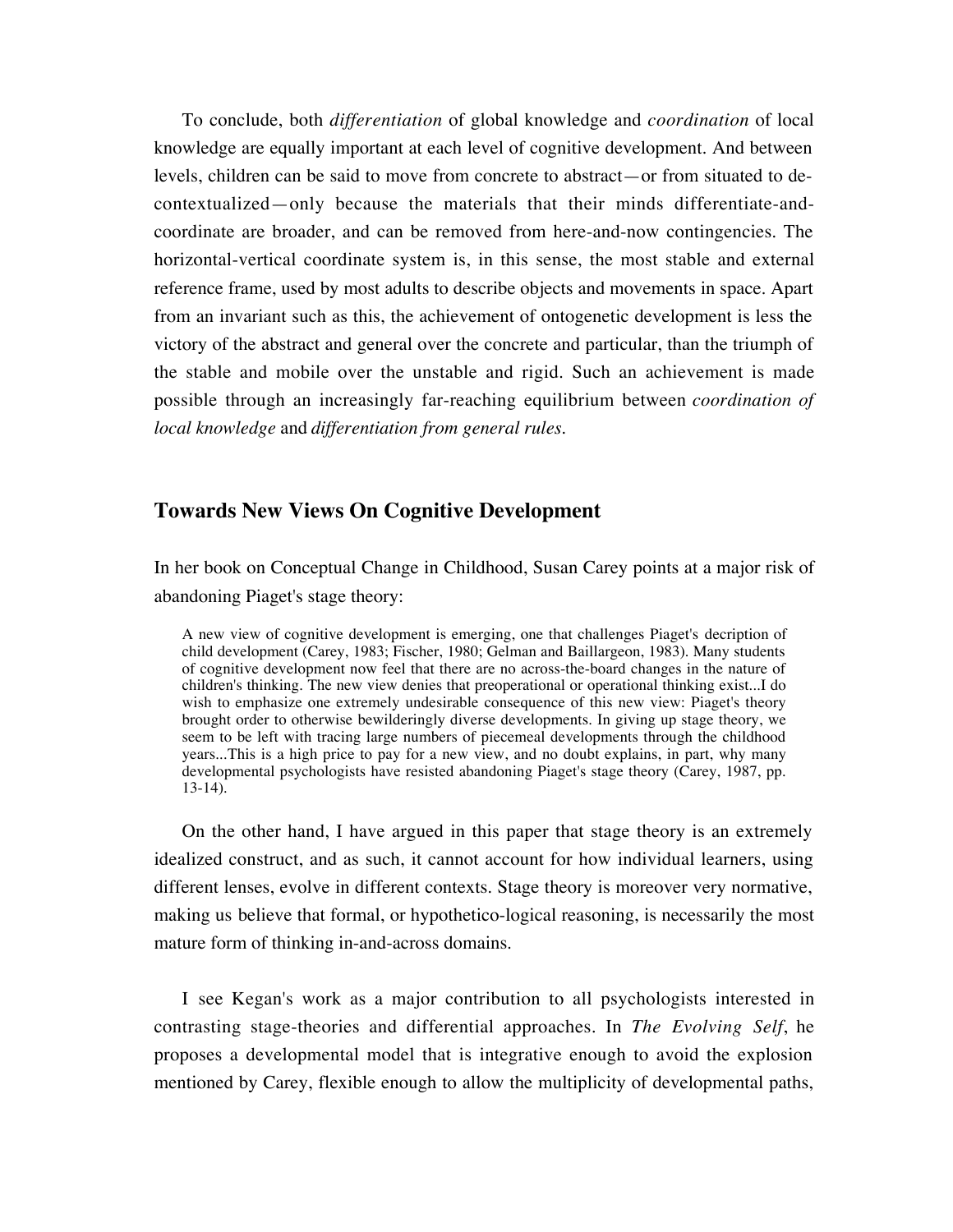and specific enough to account for individual differences. Kegan's principles of functioning are universal, not because they ignore individual differences, but because they offer a unifying tool to account for differences, both individual and contextual.

Kegan defines human development as: "a history of successive emergence from embedded-ness (differentiation) in order to relate better (integration)" (Kegan, 1982, p. 31). People grow by traveling through a succession of cycles, during which they attempt to resolve the endless tension between embedded-ness and emergence from embedded-ness. Of course, individuals develop preferences for connectedness or separation, depending on how comfortable or threatened they feel at given times and in given situations. And preferences turn into "styles" when they rigidify over time. This is not to say that individuals cannot, through external help or by themselves, learn to displace a current set of dominances, modify the ways they set their boundaries, and thus optimize their interactions with the world.

Kegan's model is useful in rethinking cognitive development. In the beginning, one could say, worlds were scattered and our relation to these worlds—people and things—was fusion: we were [embedded in] them. Then came a time when we wanted to remove ourselves from our experience, and to encapsulate it in some kind of description. We stepped back, and we told ourselves, and others, what we had done (through words, scribbles or rituals). Once the model was built, or the description achieved, it gained a life of its own, and could be addressed it as if it were "not me." From then on, a new cycle could begin, because as soon as the dialogue got started (between me and my artifact), the stage was set for new and deeper [connectedness and] understanding.

This cycling back and forth punctuates our interactions with the world, and simultaneously determines our way of thinking: situated knowledge is knowledge that helps us become more intelligently connected by being sensitive to variations in the environment. De-contextualized knowledge helps us master complex situations from a distance, giving them form. And cognitive growth is achieved through a progressive widening of the field of experience in the practice of both.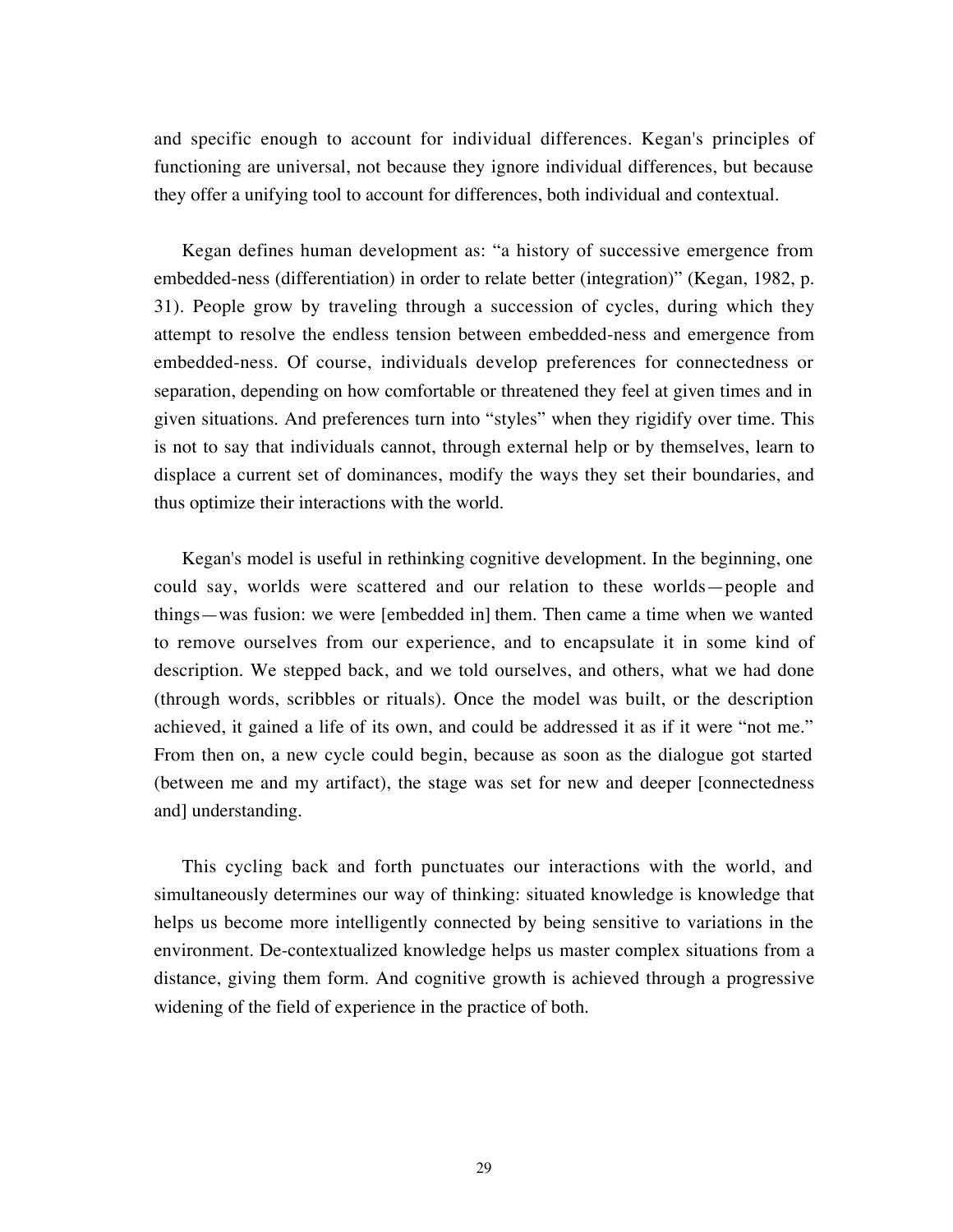## **Footnotes**

**1.** By "situated knowledge" I mean knowledge as it gets actualized by a person in a given context. The "differential approach" refers to the method by which a researcher captures knowledge *in situ*. By "decontextualized knowledge" I mean cognitive invariants, or that which is transferable across situations. Stage theory refers to the method used to access the progressive construction of cognitive invariants.

**2.** Describing the difference between Piaget and Papert has been useful for me, and might be of general interest for the reasons mentioned in the text. It is through working directly with both thinkers (first, at the Piaget Institute, and currently at MIT), that I became progressively convinced of the need for integrating structural and differential approaches in describing human development.

**3.** For an extensive report on the 41 subjects, see Ackermann 1987.

**4.** The switch from the pronoun "he' to "s/he" is here intentional. It points to the fact that, unlike Piaget, many researchers on individual learning styles have tried to correlate soft/hard distinctions with gender. I take the stance that either gender may demonstrate both.

## **References**

- Ackermann, E. (1987). Que deviennent les idées a propos d'un phénomène une fois retraduites à travers différent media? *Archives de Psychologie. Vol. 55:* pp. 195- 218.
- Ackermann, E. (1981). *Statut fonctionnel de la représentation dans les conduites finalisées chez l'enfant.* Doctoral Thesis, No. 107, University of Geneva, Switzerland.
- Brown, J.S., Collins, A., & Duguid, P. (1989). Situated knowledge and the culture of learning. *Educational Researcher*. *Vol. 18* (1). pp. 32-42.
- Carey, S. (1983) Cognitive Development: The Descriptive Problem. In Gazzaniga (Ed.). Handbook for Cognitive Neurology. Hillsdale, NJ: Lawrence & Erlbaum.
- Carey, S. (1987). *Conceptual Change in Childhood.* Cambridge, MA: MIT Press.
- DiSessa, A. (1988). Knowledge in pieces. In Forman & Pufall (Eds.). *Conctructivism in the Computer* Age. New Jersey: Lawrence & Erlbaum.
- Fischer, K. (1980). A Theory of Cognitive Development: The Control and Construction of Hierarchies of Skills. *In Psychological Review*, 87, 477-531.
- Fox-Keller, E. (1985). *Reflections on Gender and Science.* New Haven. Yale University Press.
- Gelman, R & Baillargeon, R.. (1983) A Review of some Piagetian Concepts. In Flavell & Markman (Eds.) *Carmichael's Manual of Cild Psychology.* Vol. 3. New York: Wiley.
- Gilligan, C. (1987). *In a Different Voice: Psychological Theory and Women's Development.* Cambridge, MA: Harvard University Press.